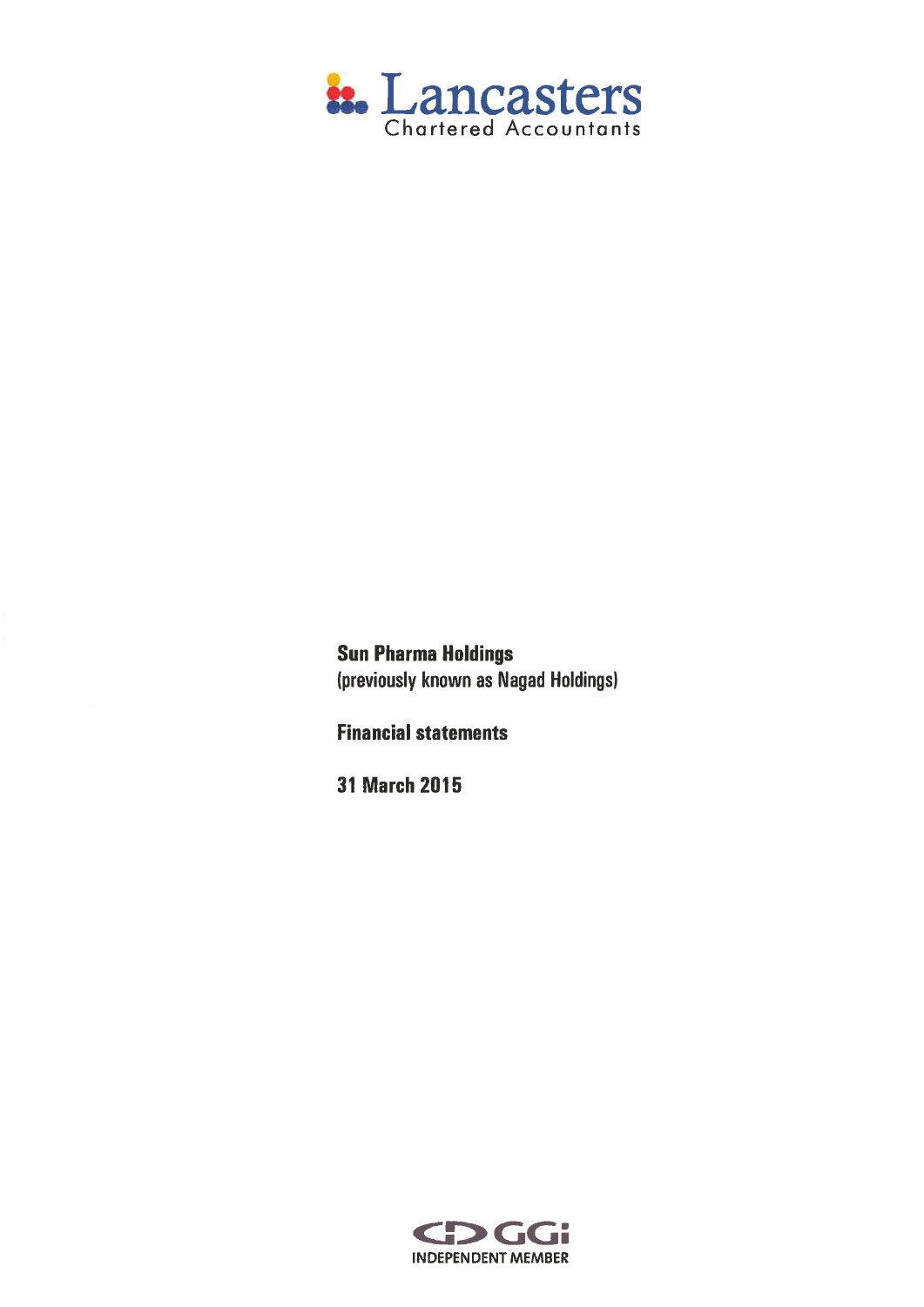### Financial statements for the year ended 31 March 2015

 $\overline{\phantom{a}}$ 

| Contents                                                   | Page           |
|------------------------------------------------------------|----------------|
| Corporate data                                             | $\mathbf{1}$   |
| Auditors' report                                           | $2 - 3$        |
| Statement of profit or loss and other comprehensive income | $\overline{4}$ |
| Statement of financial position                            | 5              |
| Statement of changes in equity                             | $6 - 7$        |
| Statement of cash flows                                    | $8\,$          |
| Notes to the financial statements                          | $9 - 29$       |

 $\tilde{E}^{\rm S}$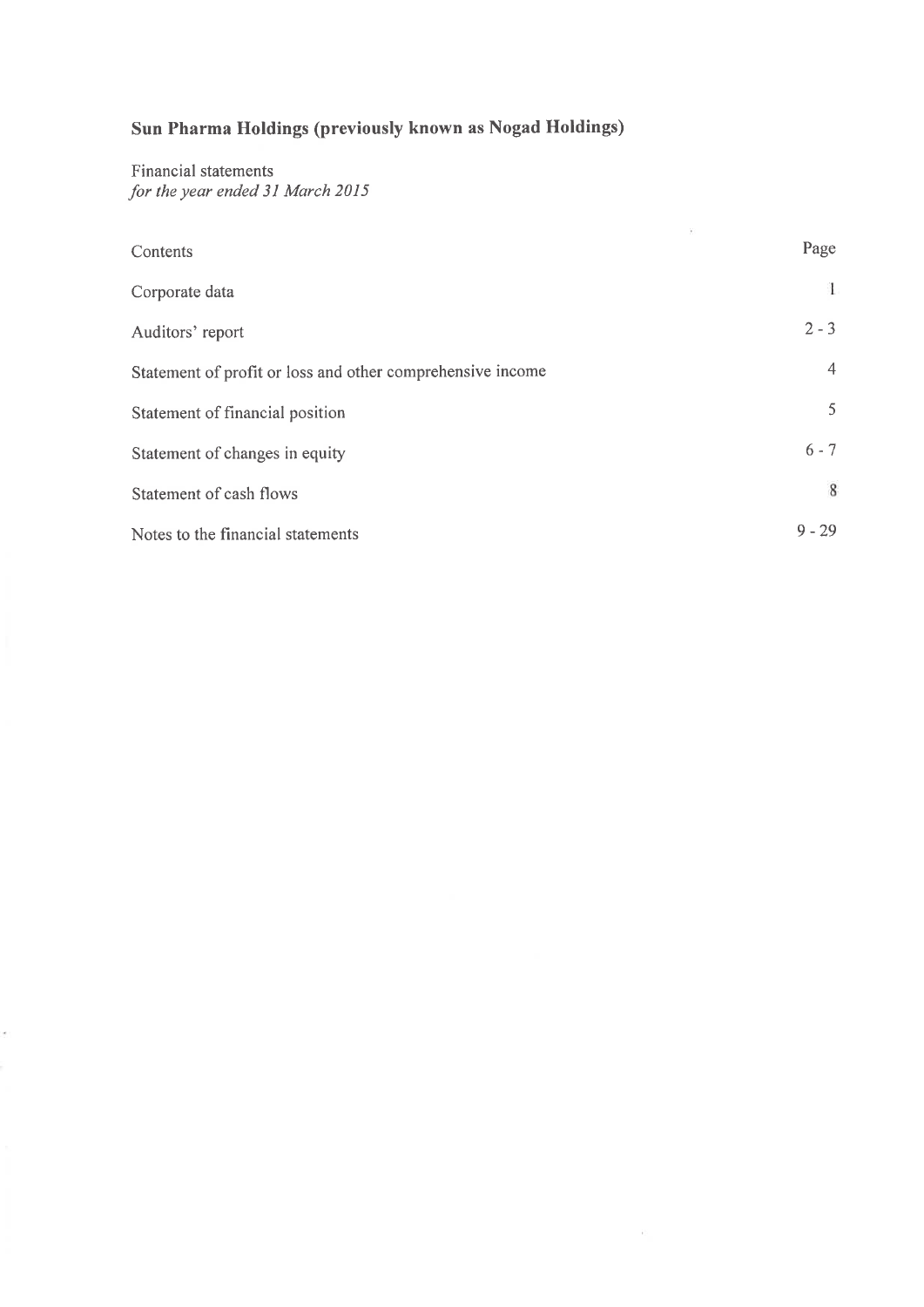Corporate data

J

| Directors:                | Rajesh Khushalchand Shah<br>Harin Mehta                                                                                                              |
|---------------------------|------------------------------------------------------------------------------------------------------------------------------------------------------|
| <b>Registered office:</b> | <b>St Louis Business Centre</b><br>Cnr Desroches & St Louis Streets<br>Port Louis<br><b>Republic of Mauritius</b>                                    |
| <b>Auditors:</b>          | Lancasters<br><b>Chartered Accountants</b><br>14, Lancaster Court<br><b>Lavoquer Street</b><br>Port Louis<br>Republic of Mauritius                   |
| <b>Banker:</b>            | Credit Agricole<br>13 <sup>th</sup> Floor Maze Tower<br>Sh. Zayed Road, Next To Emirates Tower Metro Station<br>Dubai<br><b>United Arab Emirates</b> |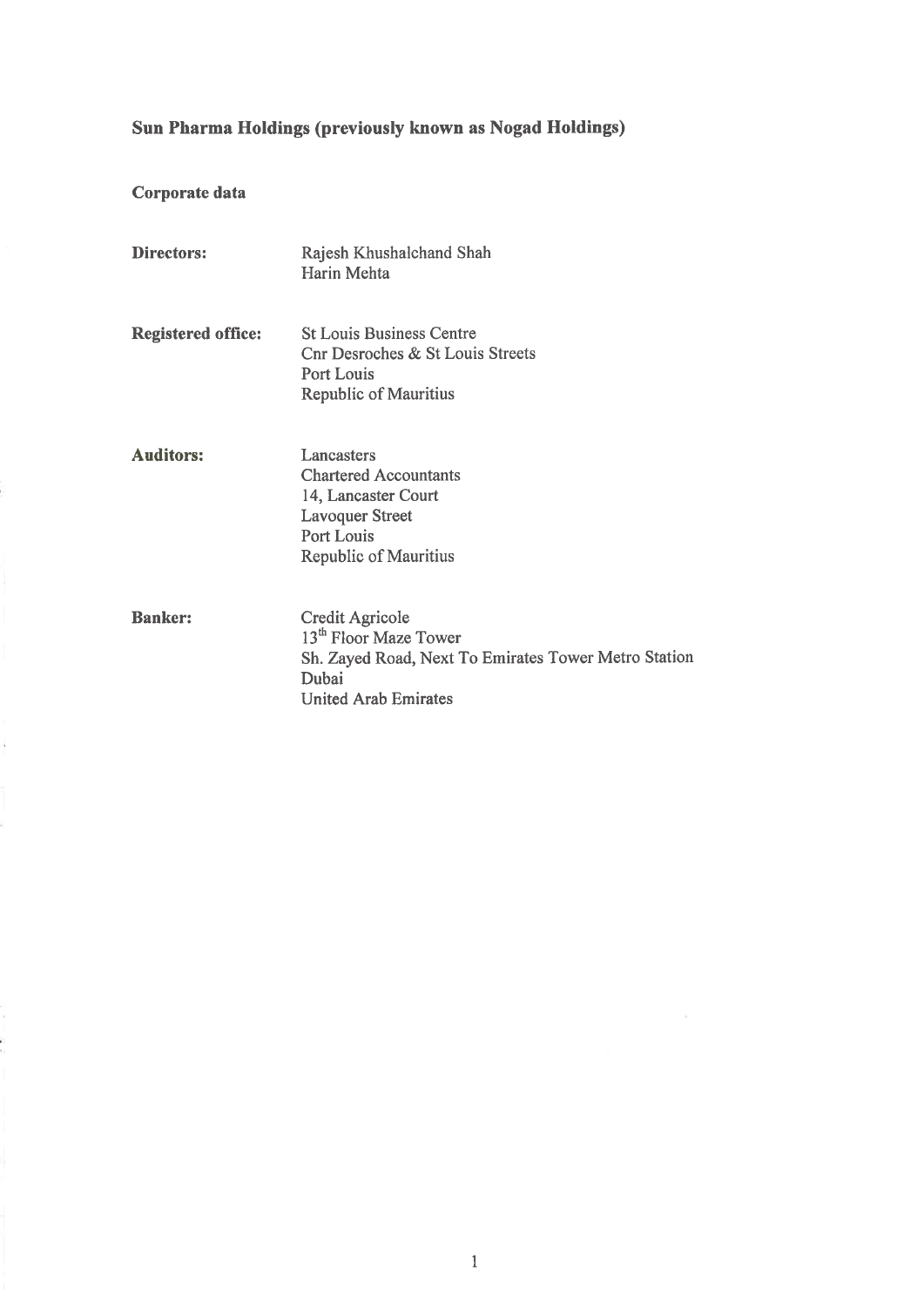

#### **Auditors' report to the shareholder of Sun Pharma Holdings**

(previously known as Nogad Holdings)

#### **Report on the Financial Statements**

We have audited the financial statements of Sun Pharma Holdings, which comprise of the statement of financial position at 31 March 2015, and the statement of profit or loss and other comprehensive income, the statement of changes in equity and statement of cash flows for the year then ended, and the notes to the financial statements, which include a summary of significant accounting policies and other explanatory notes.

#### **Other Matter**

This report, including the opinion, has been prepared for and only for the Company's shareholder and for no other purpose. We do not, in giving this opinion, accept or assume responsibility for any other purpose or to any other person to whom this report is shown or into whose hands it may come save where expressly agreed by our prior consent in writing.

#### **Management's Responsibility for the Financial Statements**

Management is responsible for the preparation and fair presentation of these financial statements in accordance with International Financial Reporting Standards and for such internal control as management determines is necessary to enable the preparation of financial statements that are free from material misstatement, whether due to fraud or error.

#### **Auditors' Responsibility**

Our responsibility is to express an opinion on these financial statements based on our audit. We conducted our audit in accordance with International Standards on Auditing. Those standards require that we comply with ethical requirements and plan and perform the audit to obtain reasonable assurance whether the financial statements are free from material misstatement.

An audit involves performing procedures to obtain audit evidence about the amounts and disclosures in the financial statements. The procedures selected depend on the auditors' judgement, including the assessment of the risks of material misstatement of the financial statements, whether due to fraud or error. In making those risk assessments, the auditors consider the internal control relevant to the company's preparation and fair presentation of the financial statements in order to design audit procedures that are appropriate in the circumstances, but not for the purpose of expressing an opinion on the effectiveness of the company's internal control. An audit also includes evaluating the appropriateness of accounting policies used and the reasonableness of accounting estimates made by management, as well as evaluating the overall presentation of the financial statements.

We believe that the audit evidence we have obtained is sufficient and appropriate to provide a basis for our audit opinion.

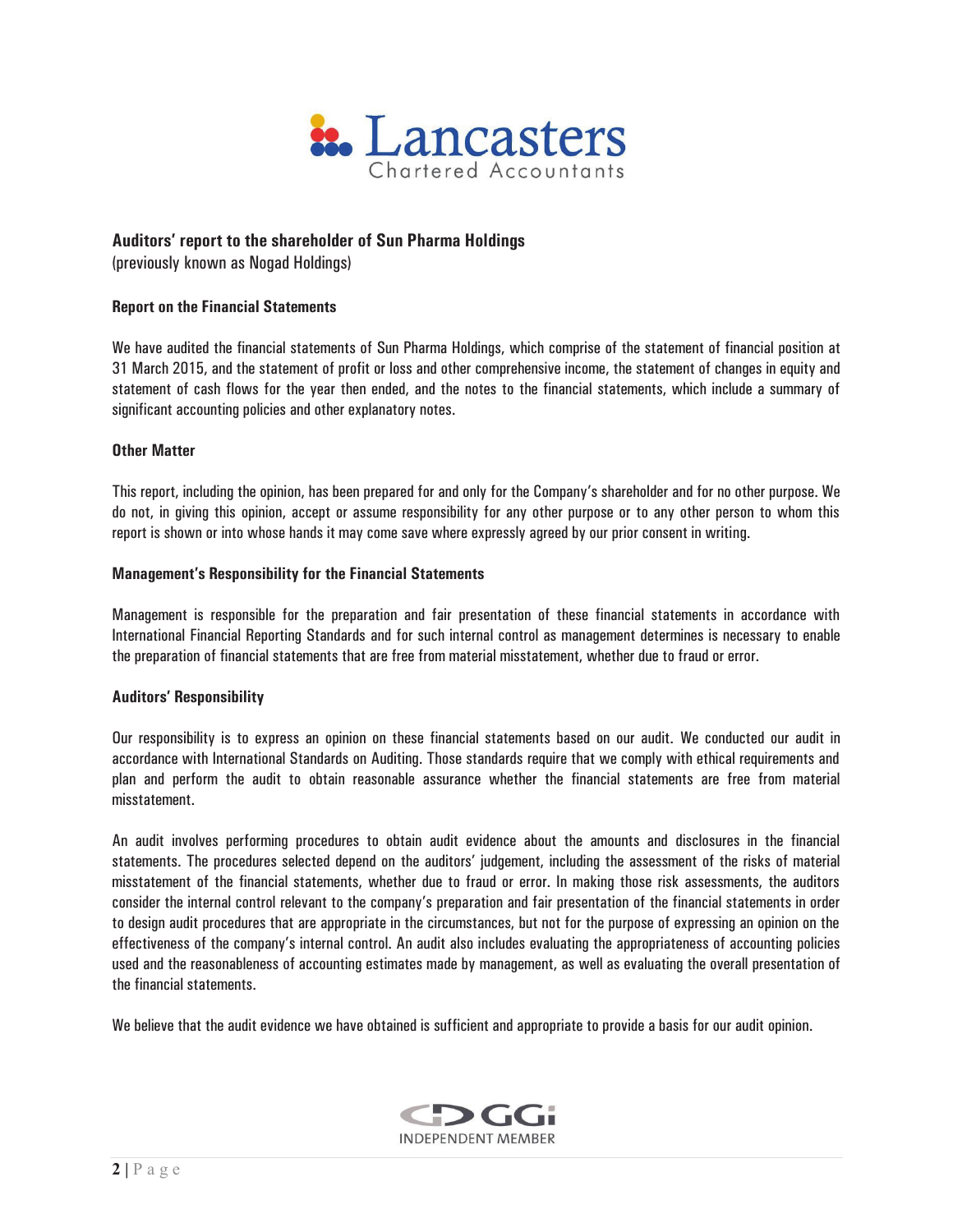

### **Auditors' report to the shareholder of Sun Pharma Holdings (continued)**

(previously known as Nogad Holdings)

#### **Basis of Qualified Opinion**

The Company has several subsidiaries and has not prepared consolidated financial statements. However, the ultimate holding company will prepare consolidated financial statements under Indian GAAP. This is not in compliance with IFRS 10, "Consolidated Financial Statements" which requires consolidated financial statements to be prepared under IFRS.

#### **Opinion**

In our opinion, except for the possible effects of the matters described in the Basis for Qualified Opinion paragraph, the separate financial statements on pages 4 to 29 give a true and fair view of the financial position of the Company at 31 March 2015 and of its financial performance and its cash flows for the year then ended in accordance with International Financial Reporting Standards.

Chartered Accountants *Licensed by FRC*  14, Lancaster Court Lavoquer Street Port Louis **Mauritius** 

**Lancasters, Pasram Bissessur FCCA, MBA (UK)** 

Date:

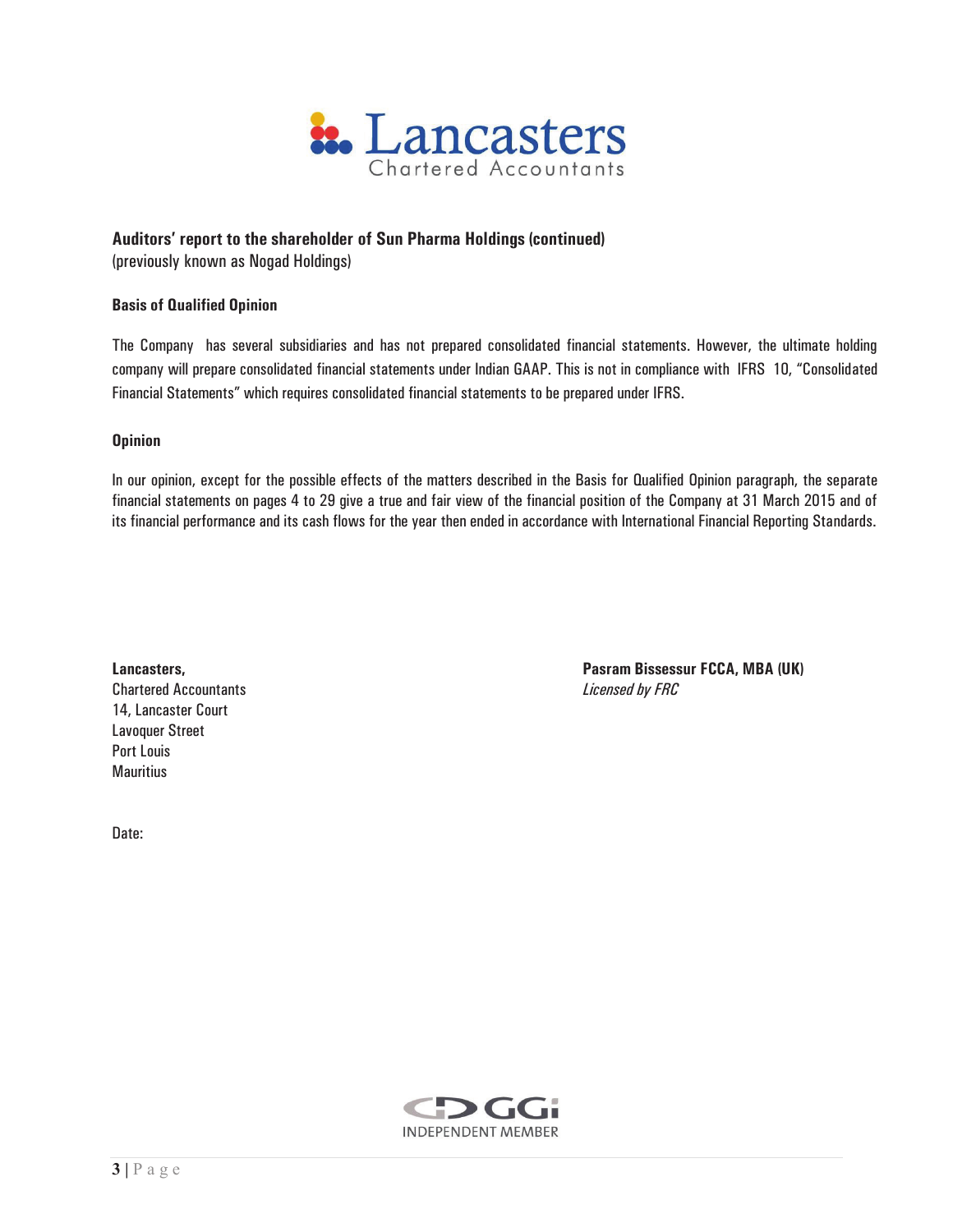## **Statement of profit or loss and other comprehensive income**

*for the year ended to 31 March 2015* 

|                                                | <b>Note</b> | 01.04.14<br>31.03.15<br><b>USD</b> | 29.01.13<br>31.03.14<br><b>USD</b> |
|------------------------------------------------|-------------|------------------------------------|------------------------------------|
| Revenue                                        | 7           | 2,770,805                          | 63,257                             |
| Expenses                                       |             | (46, 676)                          | (10,207)                           |
| <b>Profit before taxation</b>                  |             | 2,724,129                          | 53,050                             |
| Creditors written off                          |             |                                    | 5,150                              |
| <b>Profit before taxation</b>                  |             | 2,724,129                          | 58,200                             |
| Taxation                                       | 8           |                                    |                                    |
| Profit for the year/period                     |             | 2,724,129                          | 58,200                             |
| Other comprehensive income                     |             | 2,770,507                          |                                    |
| Total comprehensive income for the year/period |             | 5,494,636                          | 58,200                             |
|                                                |             |                                    |                                    |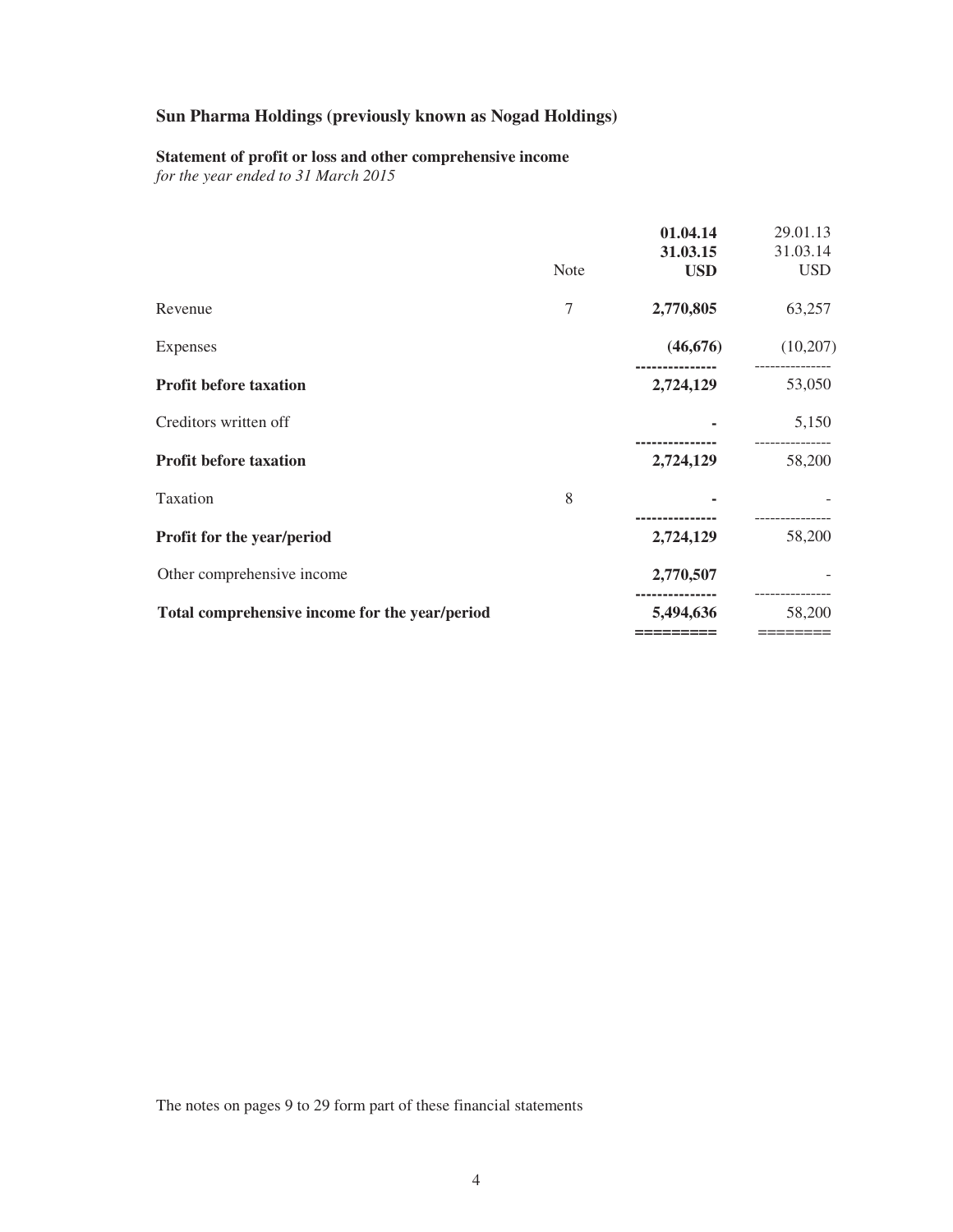#### **Statement of financial position**

*as at 31 March 2015* 

|                                     | Note | 2015<br><b>USD</b>                            | 2014<br><b>USD</b>                              |
|-------------------------------------|------|-----------------------------------------------|-------------------------------------------------|
| <b>Assets</b>                       |      |                                               |                                                 |
| <b>Non-current assets</b>           |      |                                               |                                                 |
| Available-for-sale financial assets | 9    | 10,330,900                                    |                                                 |
| Investment in subsidiaries          | 10   | 3,416,064,533                                 |                                                 |
| Receivables                         | 11   |                                               | 2,992,673,358                                   |
| Loan receivable                     | 12   |                                               | 428,117,506<br>-----------------                |
| <b>Total non-current assets</b>     |      |                                               | 3,426,395,433 3,420,790,864<br>---------------- |
| <b>Current assets</b>               |      |                                               |                                                 |
| Other receivables                   | 13   | 1,792                                         | 64,625                                          |
| Cash and cash equivalents           |      | 55,975                                        |                                                 |
| <b>Total current assets</b>         |      | ------------------<br>57,767<br>------------- | ----------------<br>64,625                      |
| <b>Total assets</b>                 |      | 3,426,453,200                                 | 3,420,855,489                                   |
| <b>Equity and liabilities</b>       |      | ===========                                   | ============                                    |
| Stated capital                      | 14   | 855,199,716                                   | 2,000                                           |
| Preference share capital            | 15   | 2,565,593,148                                 |                                                 |
| Loan from holding company           | 16   |                                               | 3,420,790,864                                   |
| Fair value reserve                  |      | 2,770,507                                     |                                                 |
| Share application monies            |      | 50,000                                        |                                                 |
| Revenue reserve                     |      | 2,782,329                                     | 58,200                                          |
| <b>Total equity</b>                 |      |                                               | -------------<br>3,426,395,700 3,420,851,064    |
| <b>Liabilities</b>                  |      |                                               |                                                 |
| <b>Current liabilities</b>          |      |                                               |                                                 |
| Loan from subsidiary                | 17   | 50,000                                        |                                                 |
| Loan from holding company           | 16   |                                               | 2,425                                           |
| Other payables                      | 18   | 7,500                                         | 2,000                                           |
| <b>Total liabilities</b>            |      | ----------------<br>57,500                    | 4,425                                           |
| <b>Total equity and liabilities</b> |      | 3,426,453,200<br>===========                  | 3,420,855,489<br>$=$ = = = = = = = = = = =      |

Approved by the Board on …………………………………….

…………………………………... …………………………………...

Director Director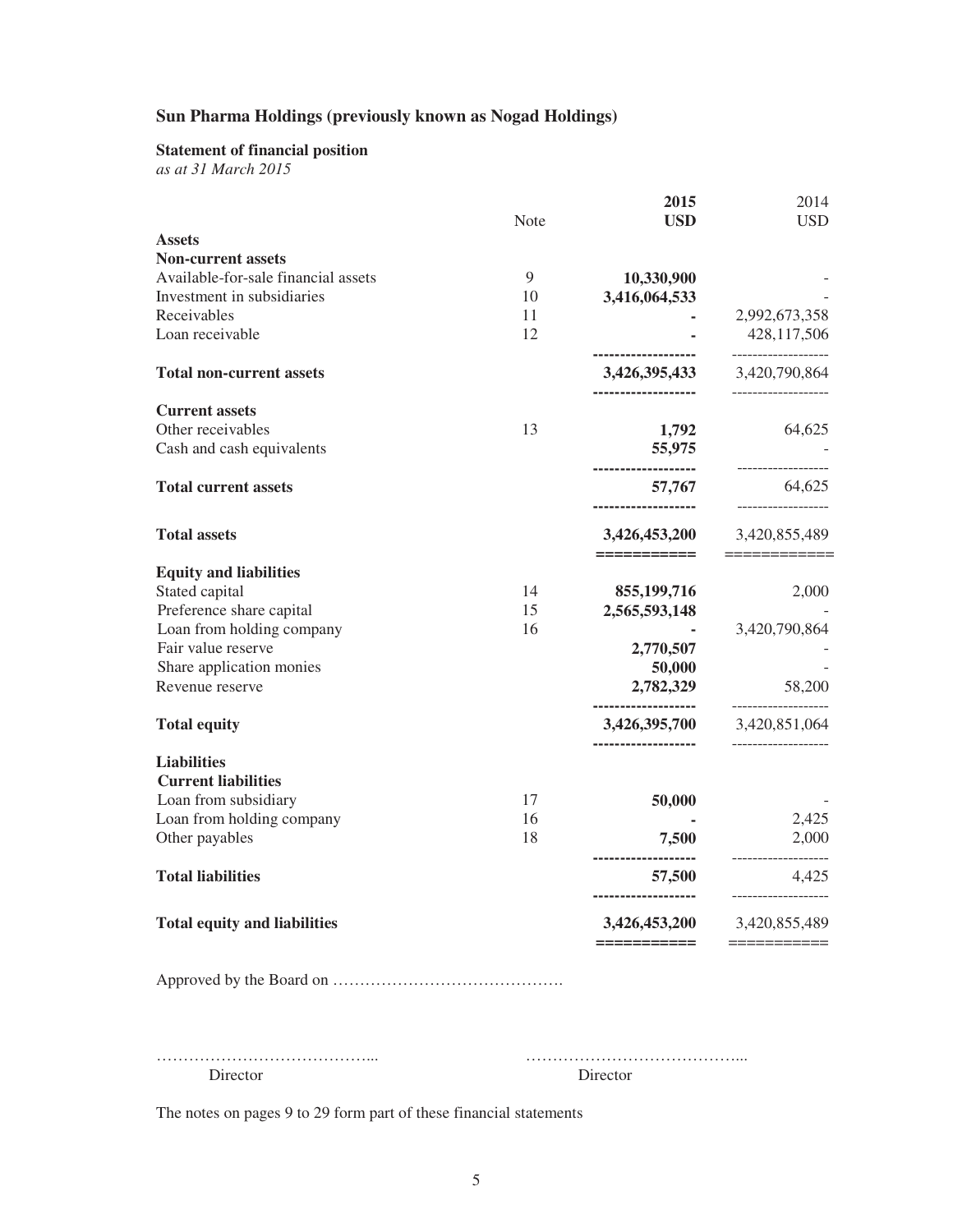**Statement of changes in equity**  *for the year ended to 31 March 2015* 

|                                                                                                         | <b>Stated</b><br>capital<br><b>USD</b> | Preference<br>share capital<br><b>USD</b> | Loan from<br>holding company<br><b>USD</b> | Fair<br>value<br>reserve<br><b>USD</b> | <b>Share</b><br>application<br>monies<br><b>USD</b> | <b>Revenue</b><br>reserve<br><b>USD</b> | <b>Total</b><br><b>USD</b> |
|---------------------------------------------------------------------------------------------------------|----------------------------------------|-------------------------------------------|--------------------------------------------|----------------------------------------|-----------------------------------------------------|-----------------------------------------|----------------------------|
| <b>Transaction</b><br>with<br><b>of</b><br>the<br>owners<br>recognised<br>Company<br>directly in equity |                                        |                                           |                                            |                                        |                                                     |                                         |                            |
| Contribution by and<br>distributions to owners<br>of the Company                                        |                                        |                                           |                                            |                                        |                                                     |                                         |                            |
| Issue of shares                                                                                         | 2,000                                  |                                           |                                            |                                        |                                                     |                                         | 2,000                      |
| Movement during the<br>period                                                                           |                                        |                                           | 3,420,790,864                              |                                        |                                                     | $\overline{\phantom{a}}$                | 3,420,790,864              |
| comprehensive<br><b>Total</b><br>income for the period                                                  |                                        |                                           |                                            |                                        |                                                     |                                         |                            |
| Profit for the period                                                                                   |                                        |                                           |                                            |                                        | $\overline{\phantom{a}}$                            | 58,200                                  | 58,200                     |
| Other<br>comprehensive<br>income                                                                        |                                        |                                           |                                            |                                        |                                                     |                                         |                            |
| Balance at 31 March<br>2014                                                                             | 2,000                                  |                                           | 3,420,790,864                              |                                        |                                                     | 58,200                                  | 3,420,851,064              |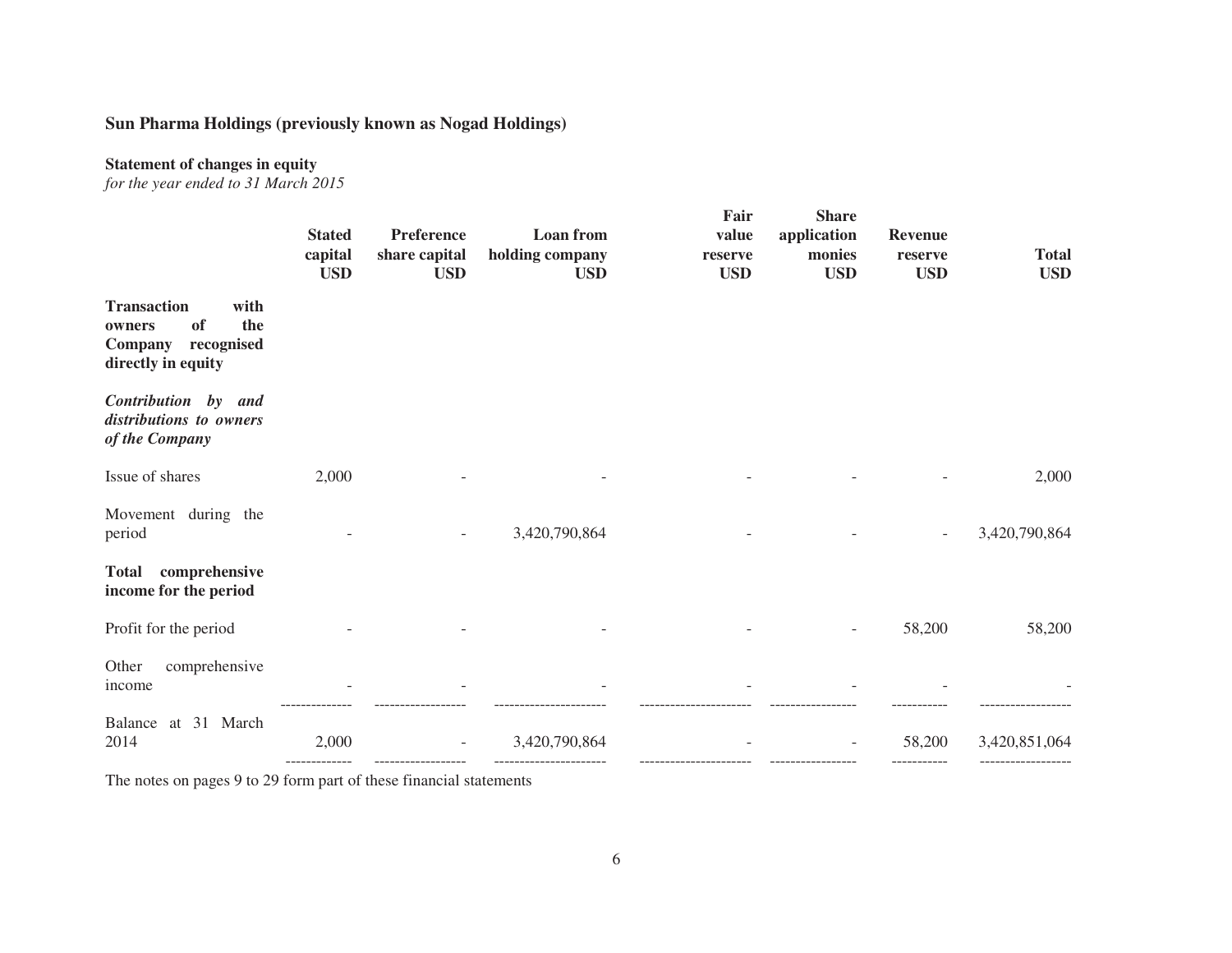# **Statement of changes in equity (continued)**  *for the year ended to 31 March 2015*

|                                                                                                             | <b>Stated</b><br>capital | Preference<br>share capital | Loan from<br>holding company | Fair<br>value<br>reserve | <b>Share</b><br>application<br>monies | <b>Revenue</b><br>reserve | <b>Total</b>  |
|-------------------------------------------------------------------------------------------------------------|--------------------------|-----------------------------|------------------------------|--------------------------|---------------------------------------|---------------------------|---------------|
|                                                                                                             | <b>USD</b>               | <b>USD</b>                  | <b>USD</b>                   | <b>USD</b>               | b                                     | <b>USD</b>                | <b>USD</b>    |
| At 01 April 2014                                                                                            | 2,000                    | $\overline{\phantom{a}}$    | 3,420,790,864                |                          |                                       | 58,200                    | 3,420,851,064 |
| <b>Transaction</b><br>with<br><sub>of</sub><br>the<br>owners<br>recognised<br>Company<br>directly in equity |                          |                             |                              |                          |                                       |                           |               |
| Contribution by and<br>distributions to owners<br>of the Company                                            |                          |                             |                              |                          |                                       |                           |               |
| Movement during the<br>year                                                                                 | 855,197,716              | 2,565,593,148               | (3,420,790,864)              |                          | 50,000                                |                           | 50,000        |
| comprehensive<br><b>Total</b><br>income for the year                                                        |                          |                             |                              |                          |                                       |                           |               |
| Profit for the year                                                                                         |                          |                             |                              |                          |                                       | 2,724,129                 | 2,7124,129    |
| comprehensive<br>Other<br>income                                                                            |                          |                             |                              | 2,770,507                |                                       |                           | 2,770,507     |
| <b>Balance at 31 March</b><br>2015                                                                          | 855,199,716<br>————————— | 2,565,593,148               |                              | 2,770,507                | 50,000                                | 2,782,329                 | 3,426,395,700 |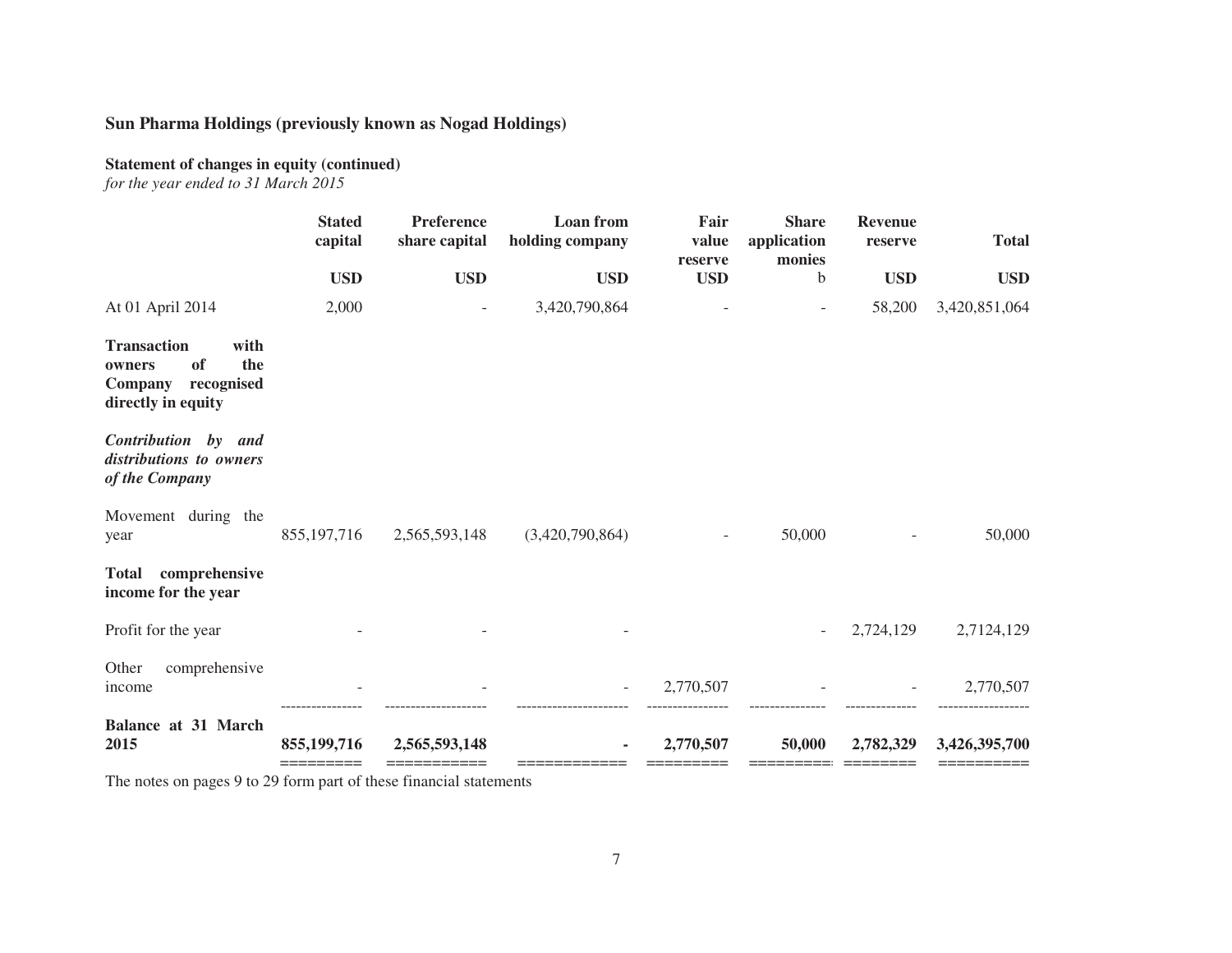### **Statement of cash flows**

*for the year ended to 31 March 2015* 

|                                                                        | 01.04.14<br>31.03.15 | 29.01.13<br>31.03.14<br><b>USD</b> |
|------------------------------------------------------------------------|----------------------|------------------------------------|
| <b>Cash flows from operating activities</b>                            |                      |                                    |
| Profit for the year/period                                             | 2,724,129            | 58,200                             |
| Adjustment for:                                                        |                      |                                    |
| Interest received                                                      | (2,770,805)          | (63,257)                           |
| Operating loss before changes in working capital                       | (46, 676)            | (5,057)                            |
| Change in other receivables                                            |                      | $(424)$ $(1,368)$                  |
| Change in other payables                                               | 5,500                | 2,000                              |
| Net cash used in operating activities                                  |                      | $(41,600)$ $(4,425)$               |
| <b>Cash flows from financing activities</b><br>Issue of stated capital |                      | 2,000                              |
| Share application monies                                               | 50,000               |                                    |
| Loan from subsidiary                                                   | 50,000               |                                    |
| Repayment of loan from holding company                                 | (38,750)             |                                    |
| Proceeds from loan from holding company                                | 36,325               | 2,425                              |
| Net cash from financing activities                                     | 97,575               | 4,425                              |
| Net movements in cash and cash equivalents                             | 55,975               |                                    |
| Cash and cash equivalents at 01 April/29 January                       |                      |                                    |
|                                                                        |                      |                                    |
| Cash and cash equivalents at 31 March                                  | 55,975               |                                    |
|                                                                        | ==========           |                                    |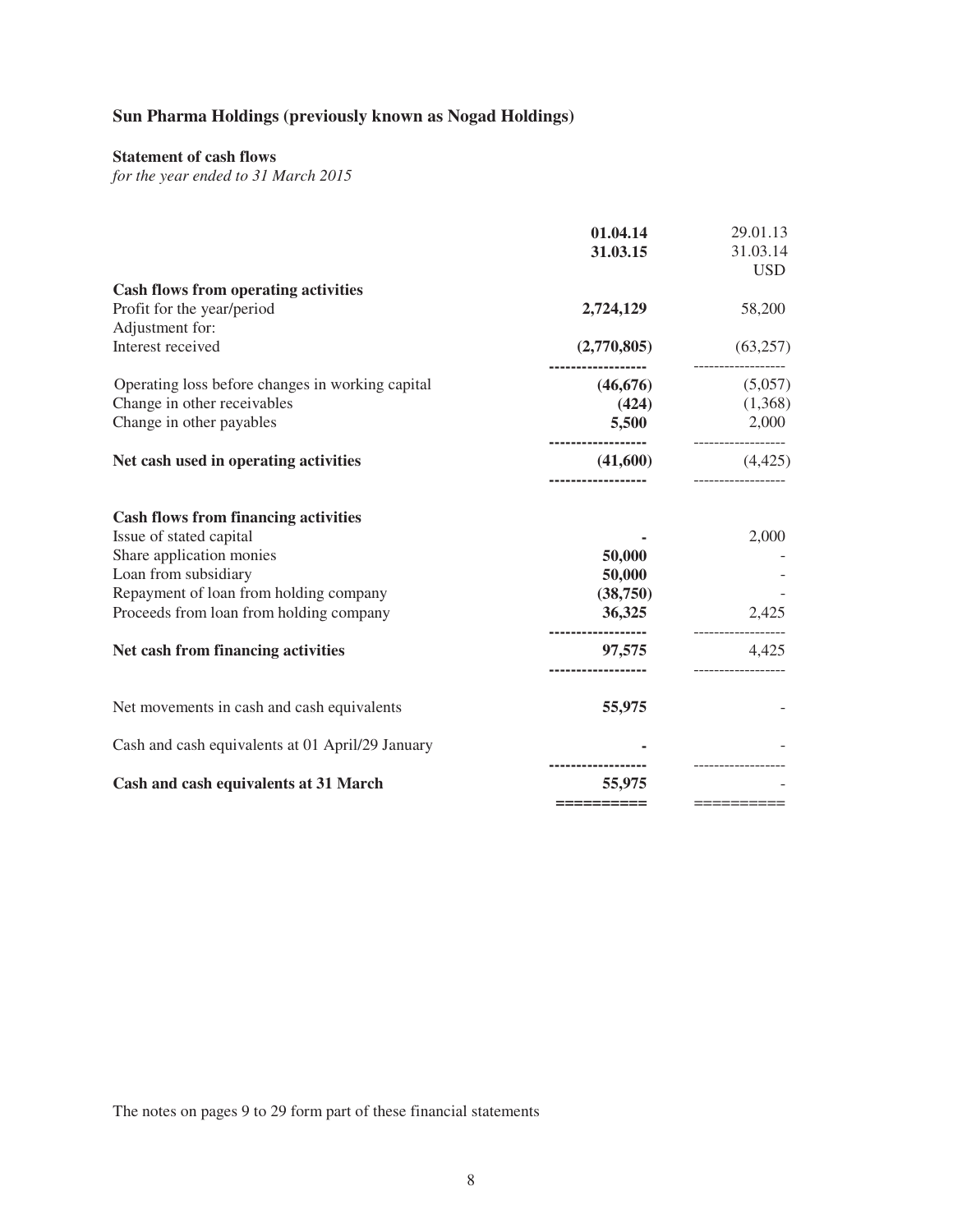#### **Notes to and forming part of the financial statements**

*for the year ended to 31 March 2015* 

#### 1. **General information**

The Company was incorporated on 29 January 2013. The principal activity of the Company is that of investment holding. On 23 June 2014, it was decided by way of a written resolution, to change the name of the company from Nogad Holdings to Sun Pharma Holdings.

#### 2**. Reporting period**

The accounts have been prepared for the whole year and therefore comparative amounts in the statement of profit or loss and other comprehensive income, statement of financial position, statement of changes in equity, statement of cash flows and related notes, which had been prepared for the period from 29 January 2013, date of incorporation, to 31 March 2014, are not comparable.

#### 3. **Basis of preparation**

*(a)* Statement of compliance

The financial statements have been prepared in accordance with International Financial Reporting Standards ("IFRS").

*(b)* Basis of measurement

The financial statements have been prepared on a historical cost basis, except where stated otherwise.

*(c)* Functional and presentation currency

The financial statements are presented in United States Dollar (USD) which is the Company's functional and presentation currency. All amounts have been rounded to the nearest USD, unless otherwise indicated.

*(d)* Use of the estimates and judgement

In preparing these financial statements, management has made judgements, estimates and assumptions that affect the application of the Company's accounting policies and the reported amounts of assets, liabilities, income and expenses. Actual results may differ from these estimates.

Estimates and underlying assumptions are reviewed on an ongoing basis. Revisions to estimates are recognised prospectively.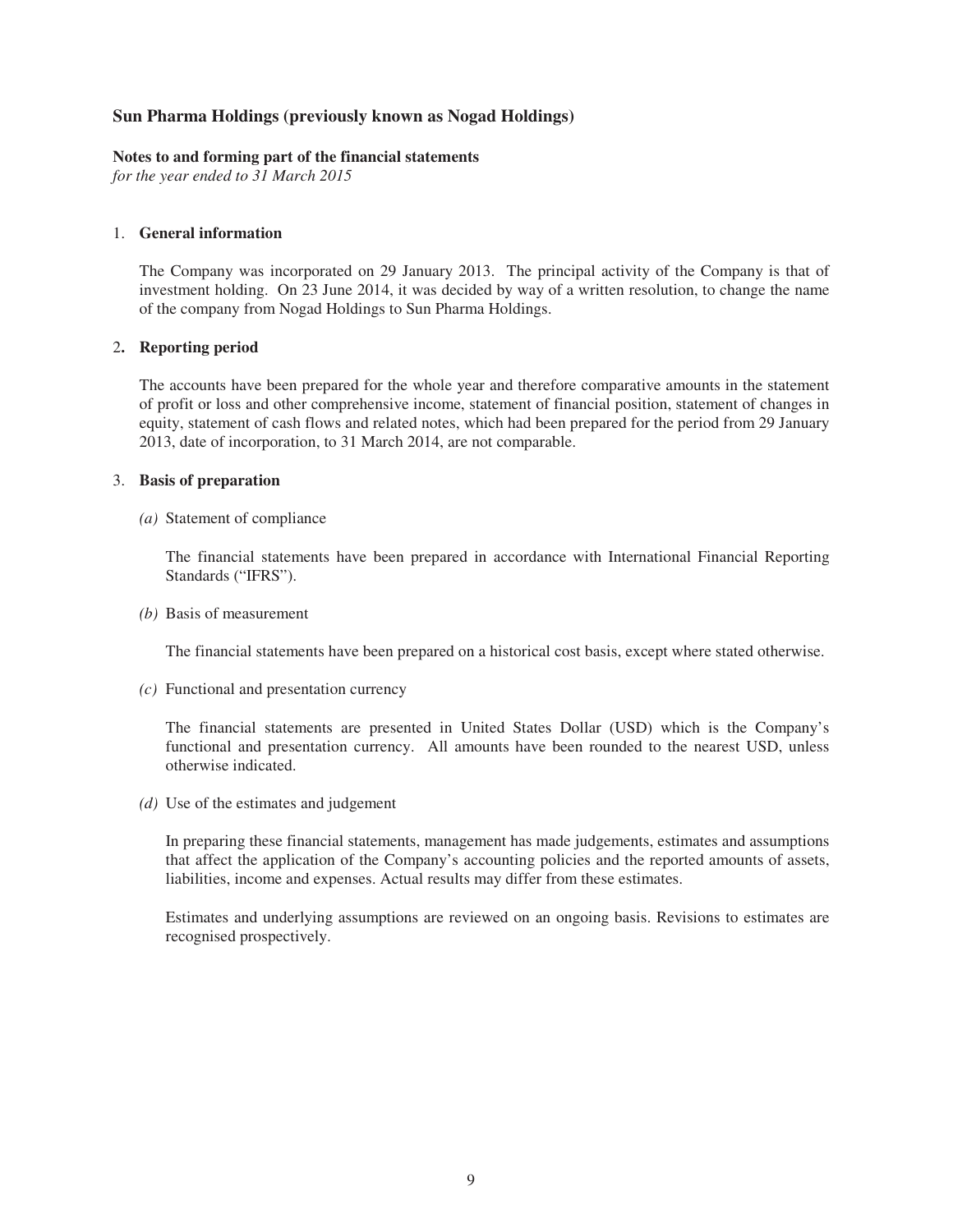#### **Notes to and forming part of the financial statements**

*for the year ended to 31 March 2015* 

#### 3. **Basis of preparation (continued)**

*(d)* Use of the estimates and judgement (continued)

#### Assumption and estimation uncertainties

Information about assumptions and estimation uncertainties (if any) that have a significant risk of resulting in a material adjustment in the year ending 31 March 2015 is included in the relevant notes as follows:

- Recognition of deferred tax assets: availability of future taxable profit against which carry forward tax losses can be used;
- Impairment test: key assumptions underlying recoverable amounts, including the recoverability of development costs;
- Recognition and measurement of provisions and contingencies: key assumptions about the likelihood and magnitude of an outflow of resources.

#### Measurement of fair values

A number of the Company's accounting policies and disclosures require the measurement of fair values, for both financial and non-financial assets and liabilities.

When measuring the fair value of an asset or a liability, the Company uses observable market data as far as possible. Fair values are categorised into different levels in a fair value hierarchy based on the inputs used in the valuation techniques as follows:

- Level 1: quoted prices (unadjusted) in active markets for identical assets or liabilities.
- Level 2: inputs other than quoted prices included in Level 1 that are observable for the asset or liability, either directly (i.e. as prices) or indirectly (i.e. derived from prices).
- Level 3: inputs for the asset or liability that are not based on observable market data (unobservable inputs).

If the inputs used to measure the fair value of an asset or a liability fall into different levels of the fair value hierarchy, then the fair value measurement is categorised in its entirety in the same level of the fair value hierarchy as the lowest level input that is significant to the entire measurement.

The Company recognises transfers between levels of the fair value hierarchy at the end of the reporting period during which the change has occurred.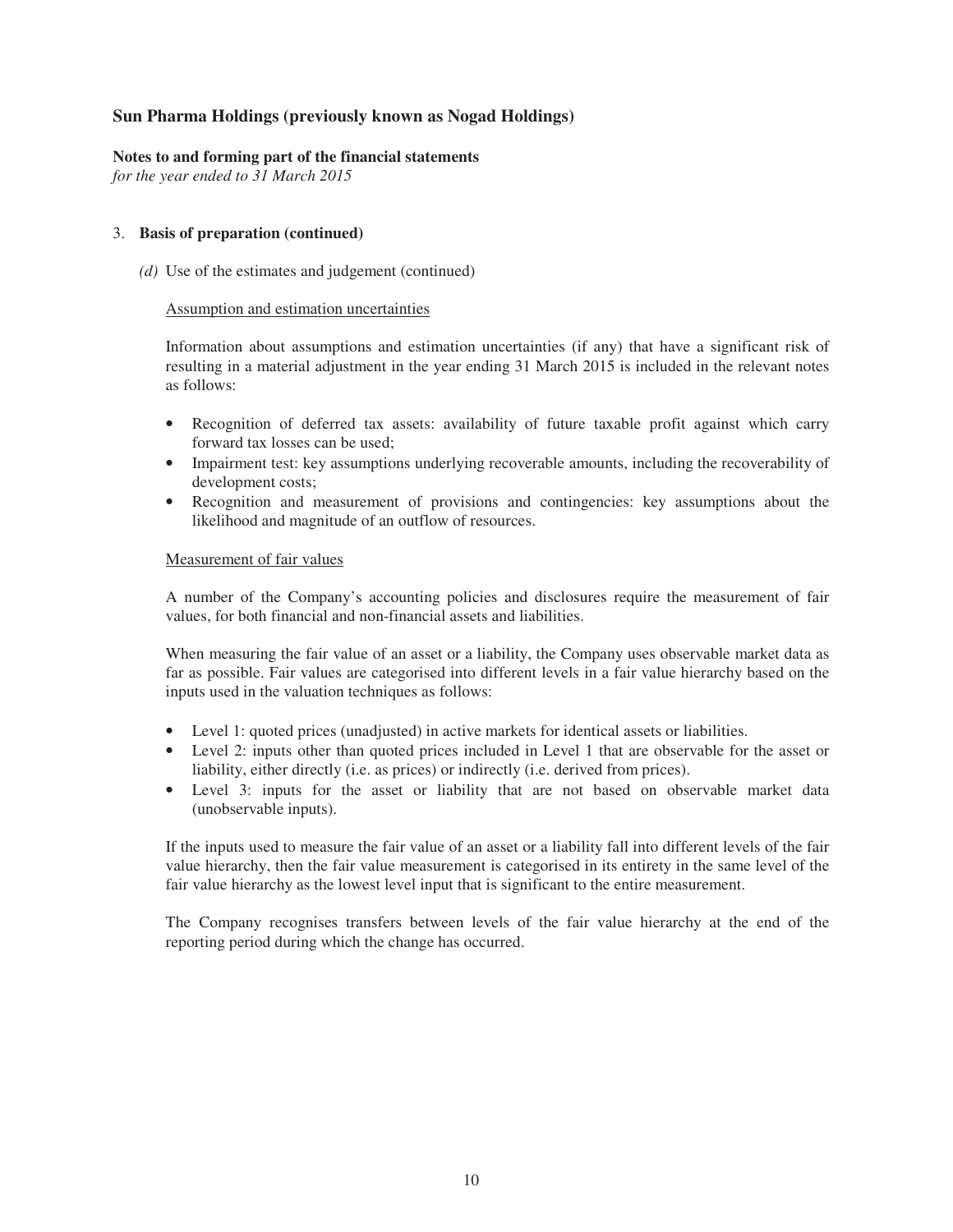#### **Notes to and forming part of the financial statements**

*for the year ended to 31 March 2015* 

#### 4. **Application of new and revised International Financial Reporting Standards (IFRSs)**

#### **4.1 Amendments to IFRSs and the new interpretation that are mandatorily effective for the current year**

During the current year, the Company has applied a number of amendments to IFRSs and new interpretation issued by the International Accounting Standards Board (IASB) that are mandatorily effective for accounting periods beginning on or after 01 April 2014.

#### *Amendments to IFRS 10, IFRS 12 and IAS 27*

The amendments define an investment entity and require a reporting entity that meets the definition of an investment entity not to consolidate its subsidiaries but instead to measure its subsidiaries at fair value through profit or loss in its consolidated and separate financial statements.

As the Company is not an investment entity, the application of the amendments has had no impact on the amounts recognised in the financial statements.

#### *Amendments to IAS 32*

The amendments to IAS 32 clarify the requirements relating to the offset of financial assets and financial liabilities. Specifically, the amendments clarify the meaning of "currently has a legally enforceable right of set-off" and "simultaneous realisation and settlement".

The Company has assessed whether certain of its financial assets and financial liabilities qualify for offset based on the criteria set out in the amendments and concluded that the application of the amendments has had no impact on the amounts recognised in the financial statements.

#### *Amendments to IAS 36*

The amendments to IAS 36 remove the requirement to disclose the recoverable amount of a cashgenerating unit (CGU) to which goodwill or other intangible assets with indefinite useful lives had been allocated when there has been no impairment or reversal of impairment of the CGU.

Furthermore, the amendments introduce additional disclosure requirements applicable when the recoverable amount of an asset or a CGU is measured at fair value less costs of disposal. These new disclosures include the fair value hierarchy, key assumptions and valuation techniques used which are in line with the disclosures required by IFRS 13 fair value measurements.

The application of the above amendments has had no material impact on the disclosures in the financial statements.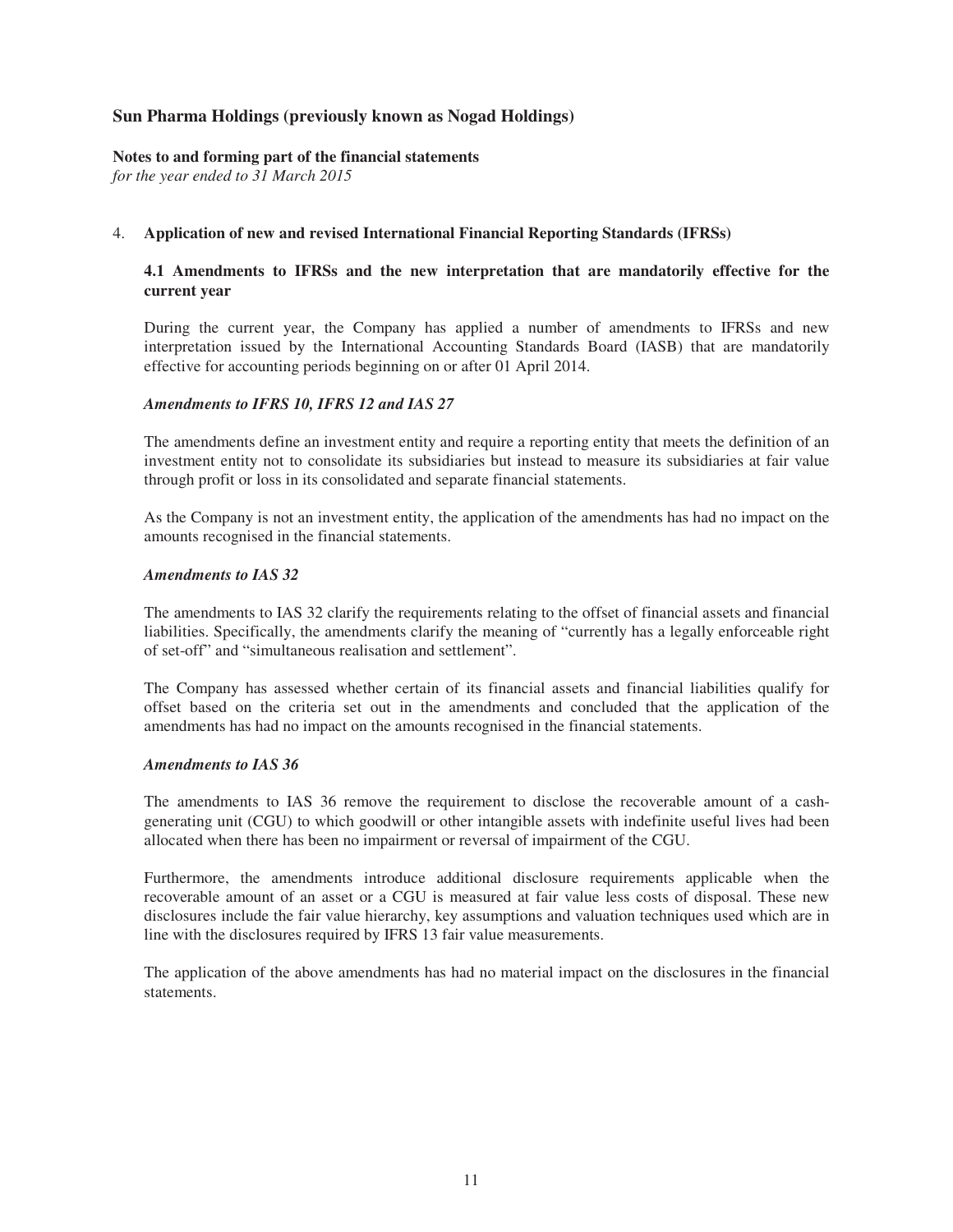**Notes to and forming part of the financial statements**  *for the year ended to 31 March 2015* 

#### 4. **Application of new and revised International Financial Reporting Standards (IFRSs) (continued)**

#### **4.1 Amendments to IFRSs and the new interpretation that are mandatorily effective for the current year (continued)**

#### *Amendments to IAS 39*

The amendments to IAS 39 provide relief from the requirement to discontinue hedge accounting when a derivative designated as a hedging instrument is novated under certain circumstances. The amendments also clarify that any change to the fair value of the derivative designated as a hedging instrument arising from the novation should be included in the assessment and measurement of hedge effectiveness.

As the Company does not have any derivatives that are subject to novation, the application of these amendments has had no impact on the disclosures or on the amounts recognised in the financial statements.

#### **4.2 Standards issued but not yet adopted**

Up to the date of issue of these financial statements, the IASB has issued a number of amendments, new standards and interpretations which are not effective for the year ended 31 March 2015 and which have not been adopted in these financial statements. The standards and interpretations that are applicable will be adopted in the year in which they become effective.

| New or amended standards                               | Applicability to the | <b>Effective date -</b> |
|--------------------------------------------------------|----------------------|-------------------------|
|                                                        | company's financial  | annual period           |
|                                                        | statements           | beginning on or after:  |
|                                                        |                      |                         |
| Defined benefit plans: employee contributions          |                      |                         |
| (amendments to IAS 19)                                 | Not applicable       | 01 January 2015         |
| IFRS 14 - Regulatory deferral accounts                 | Not applicable       | 01 January 2016         |
| Accounting for acquisition of interests in joint       |                      |                         |
| operations (amendments to IFRS 11)                     | Not applicable       | 01 January 2016         |
| Clarification of acceptable methods of depreciation    |                      |                         |
| and amortisation (amendments to IAS 16 and IAS 38)     | Not applicable       | 01 January 2016         |
| Agriculture: Bearer plants (amendments to IAS 16       |                      |                         |
| and IAS 41)                                            | Not applicable       | 01 January 2016         |
| Equity method in separate financial statements         |                      |                         |
| (amendments to IAS 27)                                 | Applicable           | 01 January 2016         |
| Sale or contribution of assets between an investor and |                      |                         |
| its associate or joint venture (amendments to IFRS 10  |                      |                         |
| and IAS 28)                                            | Applicable           | 01 January 2016         |
| Disclosure initiative (amendments to IAS 1)            | Applicable           | 01 January 2016         |
| Investment entities: Applying the consolidation        |                      |                         |
| exception (amendments to IFRS 10, IFRS 12 and IAS      |                      |                         |
| 28)                                                    | Applicable           | 01 January 2016         |
| IFRS 15 - Revenue from contracts with customers        | Applicable           | 01 January 2017         |
| IFRS 9 – Financial instruments                         | Applicable           | 01 January 2018         |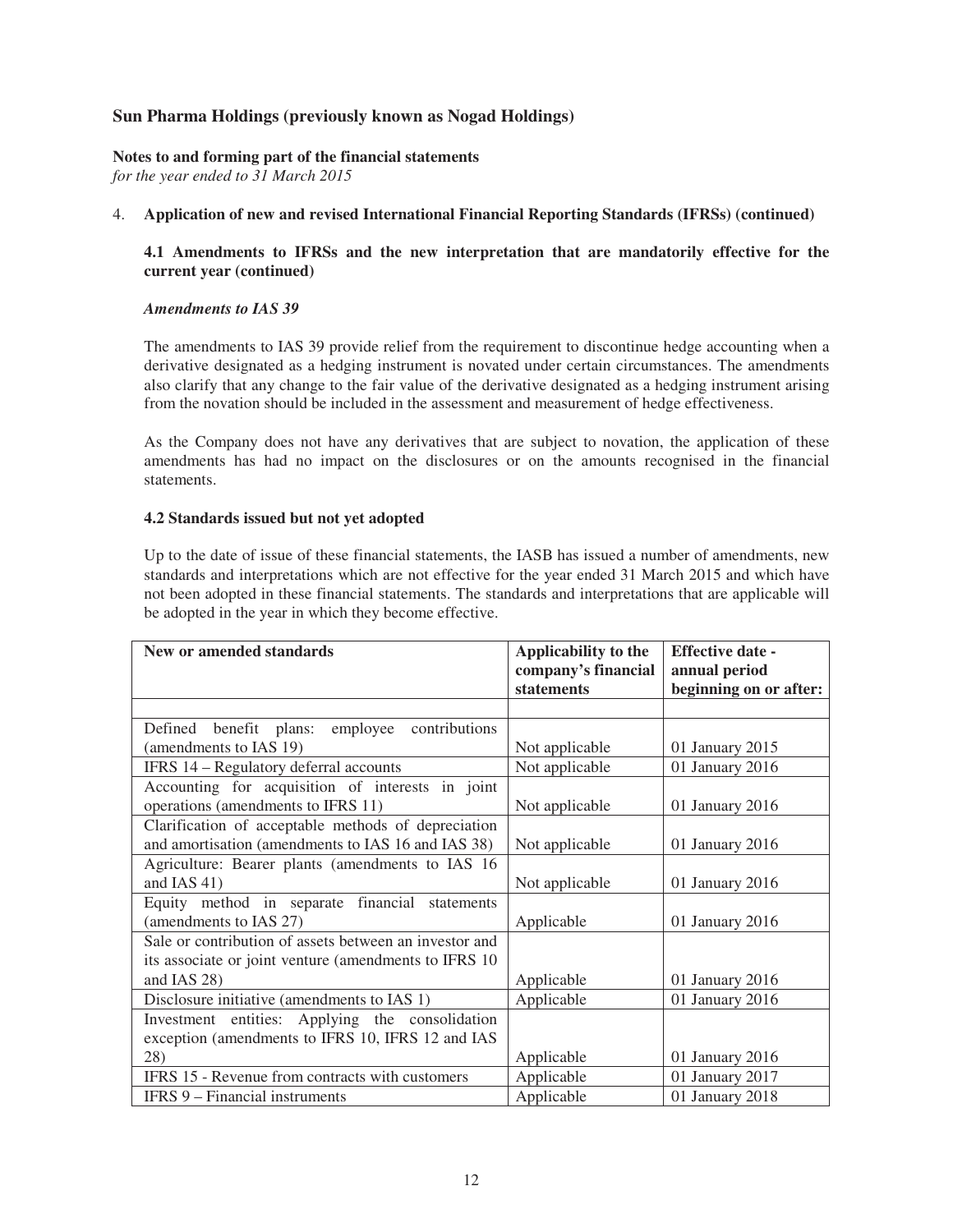### **Notes to and forming part of the financial statements**

*for the year ended to 31 March 2015* 

#### 4. **Application of new and revised International Financial Reporting Standards (IFRSs) (continued)**

#### **4.2 Standards issued but not yet adopted (continued)**

#### **Equity Method in separate financial statements (amendments to IAS 27)**

The amendments allow an entity to apply the equity method in its separate financial statements to account for its investments in subsidiaries, associates and joint ventures.

The adoption of the above amendments shall not have significant impact on the Company's financial statements.

#### **Sale or contribution of assets between an investor and its associate or joint venture (amendments to IFRS 10 and IAS 28)**

The amendments require the full gain to be recognised when assets transferred between an investor and its associate or joint venture meet the definition of a 'business' under IFRS 3 Business Combinations. Where the assets transferred do not meet the definition of a business, a partial gain to the extent of unrelated investors' interests in the associate or joint venture is recognised. The definition of a business is key to determining the extent of the gain to be recognised.

The adoption of the above amendments shall not have significant impact on the Company's financial statements.

#### **Disclosure initiative (amendments to IAS 1)**

The amendments provide additional guidance on the application of materiality and aggregation when preparing financial statements.

The adoption of the above amendments shall not have significant impact on the Company's financial statements.

#### **Investment Entities: applying the consolidation exception (amendments to IFRS 10, IFRS 12 and IAS 28)**

The amendment to IFRS 10 Consolidated Financial Statements clarifies which subsidiaries of an investment entity are consolidated instead of being measured at fair value through profit and loss. The amendment also modifies the condition in the general consolidation exemption that requires an entity's parent or ultimate parent to prepare consolidated financial statements. The amendment clarifies that this condition is also met where the ultimate parent or any intermediary parent of a parent entity measures subsidiaries at fair value through profit or loss in accordance with IFRS 10 and not only where the ultimate parent or intermediate parent consolidates its subsidiaries.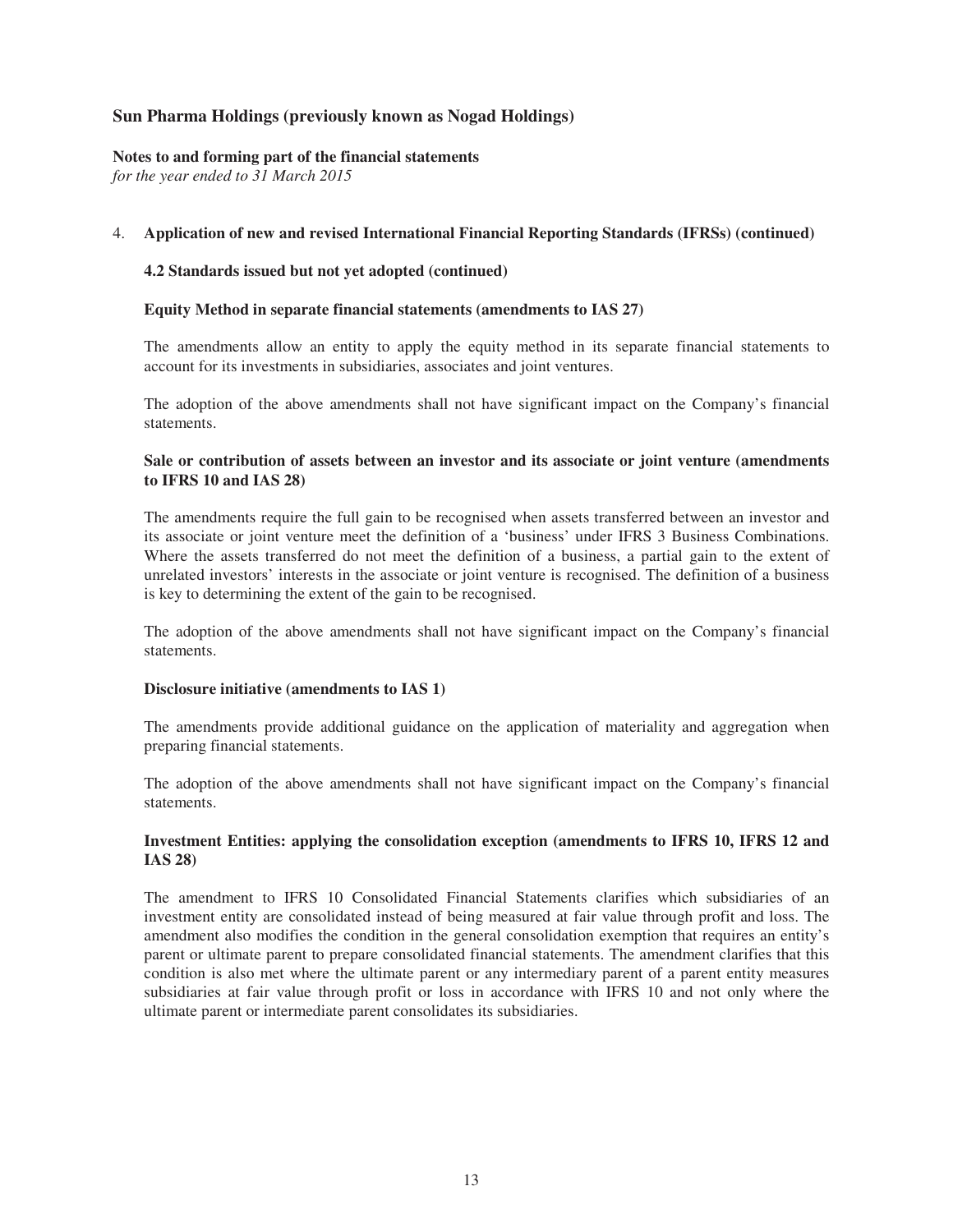### **Notes to and forming part of the financial statements**

*for the year ended to 31 March 2015* 

#### 4. **Application of new and revised International Financial Reporting Standards (IFRSs) (continued)**

#### **4.2 Standards issued but not yet adopted (continued)**

#### **Investment Entities: applying the consolidation exception (amendments to IFRS 10, IFRS 12 and IAS 28) (continued)**

The amendment to IFRS 12 Disclosure of Interests in Other Entities requires an entity that prepares financial statements in which all its subsidiaries are measured at fair value through profit or loss in accordance with IFRS 10 to make disclosures required by IFRS 12 relating to investment entities.

The amendment to IAS 28 Investments in Associates and Joint Ventures modifies the conditions where an entity need not apply the equity method to its investments in associates or joint ventures to align these to the amended IFRS 10 conditions for not presenting consolidated financial statements. The amendments introduce relief when applying the equity method which permits a non-investment entity investor in an associate or joint venture that is an investment entity to retain the fair value through profit or loss measurement applied by the associate or joint venture to its subsidiaries.

The adoption of the above amendments shall not have significant impact on the Company's financial statements.

#### *IFRS 15 Revenue from Contracts with Customers*

This standard replaces IAS 11 Construction Contracts, IAS 18 Revenue, IFRIC 13 Customer Loyalty Programmes, IFRIC 15 Agreements for the Construction of Real Estate, IFRIC 18 Transfer of Assets from Customers and SIC-31 Revenue – Barter of Transactions Involving Advertising Services.

The standard contains a single model that applies to contracts with customers and two approaches to recognising revenue: at a point in time or over time. The model features a contract-based five-step analysis of transactions to determine whether, how much and when revenue is recognised.

The adoption of the above IFRS shall not have significant impact on the Company's financial statements.

#### *IFRS 9 Financial Instruments*

On 24 July 2014, the IASB issued the final IFRS 9 Financial Instruments Standard, which replaces earlier versions of IFRS 9 and completes the IASB's project to replace IAS 39 Financial Instruments: Recognition and Measurement.

This standard will have a significant impact on the Company, which will include changes in the measurement bases of the Company's financial assets to amortised cost, fair value through other comprehensive income or fair value through profit or loss. Even though these measurement categories are similar to IAS 39, the criteria for classification into these categories are significantly different. In addition, the IFRS 9 impairment model has been changed from an "incurred loss" model from IAS 39 to an "expected credit loss" model.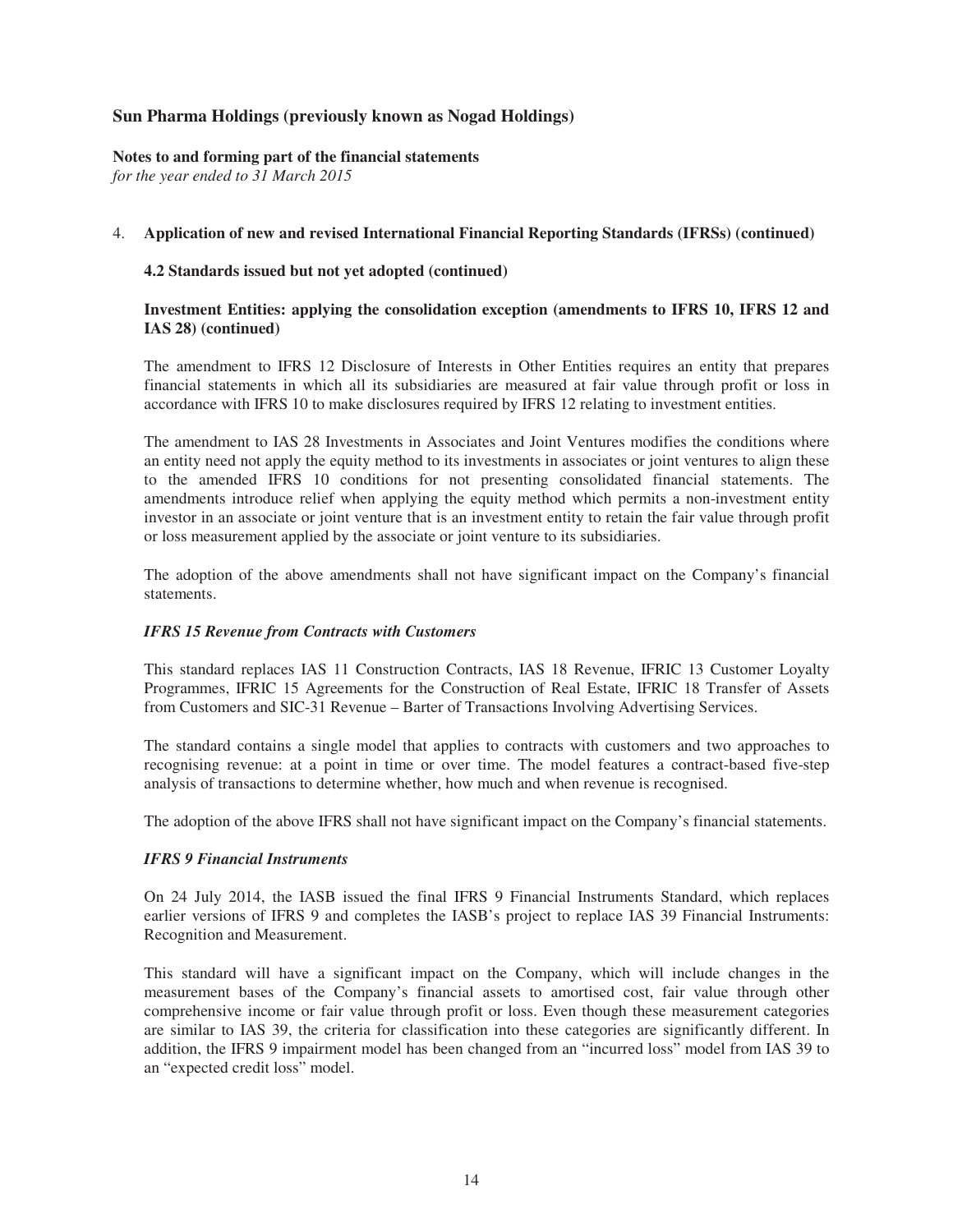#### **Notes to and forming part of the financial statements**

*for the year ended to 31 March 2015* 

#### 5. **Significant accounting policies**

#### *(a) Foreign currency transactions*

Transactions in foreign currencies are translated into the respective functional currencies of the company at the exchange rates at the dates of the transactions.

Monetary assets and liabilities denominated in foreign currencies are translated into the functional currency at the exchange rate at the reporting date. Non-monetary assets and liabilities that are measured at fair value in a foreign currency are translated in the functional currency at the exchange rate when the fair value was determined. Foreign currency differences are generally recognised in profit or loss. Nonmonetary items that are measured based on historical cost in a foreign currency are not translated.

However, foreign currency differences arising from the translation of the following items are recognised in other comprehensive income (OCI):

- available-for-sale equity investments (except on impairment, I which case foreign currency differences that have been recognized in OCI are reclassified to profit or loss);
- a financial liability designated as a hedge of the net investment in a foreign operation to the extent that the hedge is effective; and
- qualifying cash flow hedges to the extent that the hedges are effective.

#### *(b) Revenue recognition*

Revenue is recognised in the statement of profit or loss and other comprehensive income as follows:

Dividend income – when the shareholder's right to receive payment is established

#### *(c) Financial instruments*

The Company classifies non-derivative financial assets into loans and receivables and available for sale assets.

The Company classifies non-derivative financial liabilities into the other financial liabilities category.

#### *(i) Non-derivative financial assets and financial liabilities – Recognition and derecognition*

The Company initially recognises loans and receivables and debt securities issued on the date when they are originated. All other financial assets and financial liabilities are initially recognised on the trade date.

The Company derecognises a financial asset when the contractual rights to the cash flows from the asset expire, or it transfers the rights to receive the contractual cash flows in a transaction in which substantially all of the risks and rewards of ownership of the financial assets are transferred, or it neither transfers nor retains substantially all of the risks and rewards of ownership and does not retain control over the transferred asset. Any interest in such derecognised financial assets that is created or retained by the Company is recognised as a separate asset or liability.

The Company derecognises a financial liability when its contractual obligations are discharged or cancelled, or expire.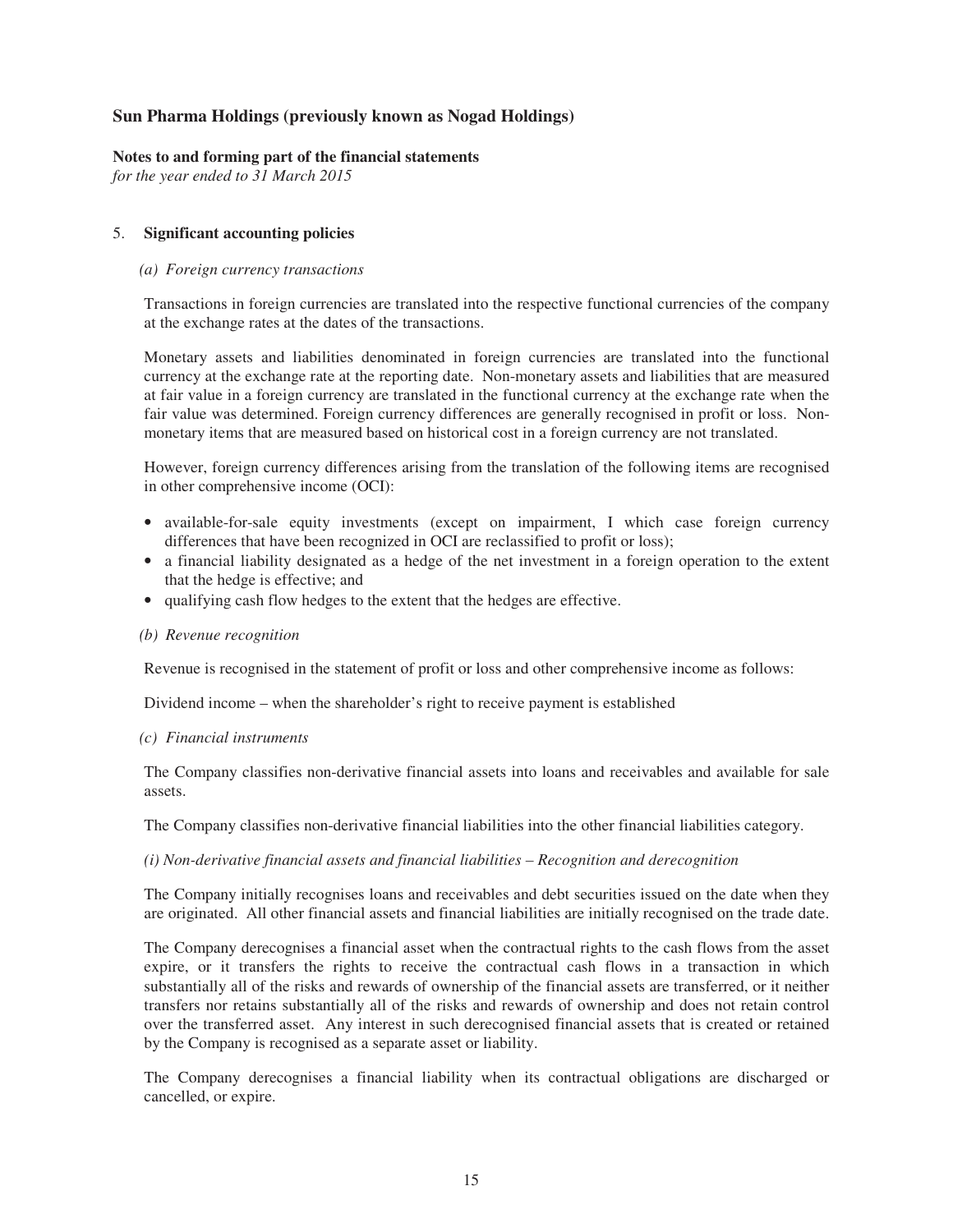#### **Notes to and forming part of the financial statements**

*for the year ended to 31 March 2015* 

#### 5. **Significant accounting policies (continued)**

#### *(c) Financial instruments (continued)*

(i) Non-derivative financial assets and financial liabilities – Recognition and derecognition (continued)

Financial assets and financial liabilities are offset and the net amount presented in the statement of financial position when, and only when, the Company has a legal right to offset the amounts and intends either to settle them on a net basis or to realise the asset and settle the liability simultaneously.

#### (ii) Non-derivative financial assets - Measurement

*Loans and receivables* - These assets are initially recognized at fair value plus any directly attributable transaction costs. Subsequent to initial recognition, they are measured at amortised cost using the effective interest method.

*Available-for-sale financial assets* - These assets are initially recognised at fair value plus any directly attributable transaction costs. Subsequent to initial recognition, they are measured at fair value and changes therein, other than impairment losses and foreign currency differences on debt instruments, are recognised in OCI and accumulated in the fair value reserve. When these assets are derecognised, the gain or loss accumulated in equity is reclassified to profit or loss.

#### (iii) Non-derivative financial liabilities - Measurement

Non-derivative financial liabilities are initially recognised at fair value less any directly attributable transaction costs. Subsequent to initial recognition, these liabilities are measured at amortised cost using the effective interest method.

#### *(d) Investment in subsidiary*

Subsidiaries are entities controlled by the Group. The Group controls an entity when it is exposed to, or has rights to, variable returns from its involvement with the entity and has the ability to affect those returns through its power over the entity. The financial statements of subsidiaries are included in the consolidated financial statements from the date on which control commences until the date on which control ceases.

Investment in subsidiary is shown at cost and provision for impairment is only made where, in opinion of the directors, there is a diminution in value which is other than temporary. Where there has been such a diminution in value of an investment, it is recognised as an expense in the year in which the diminution is identified.

#### *(e) Stated capital*

#### Ordinary shares

Ordinary shares are classified in equity. Incremental costs directly attributable to the issue of ordinary shares, net of any tax effects, are recognised as a deduction from equity.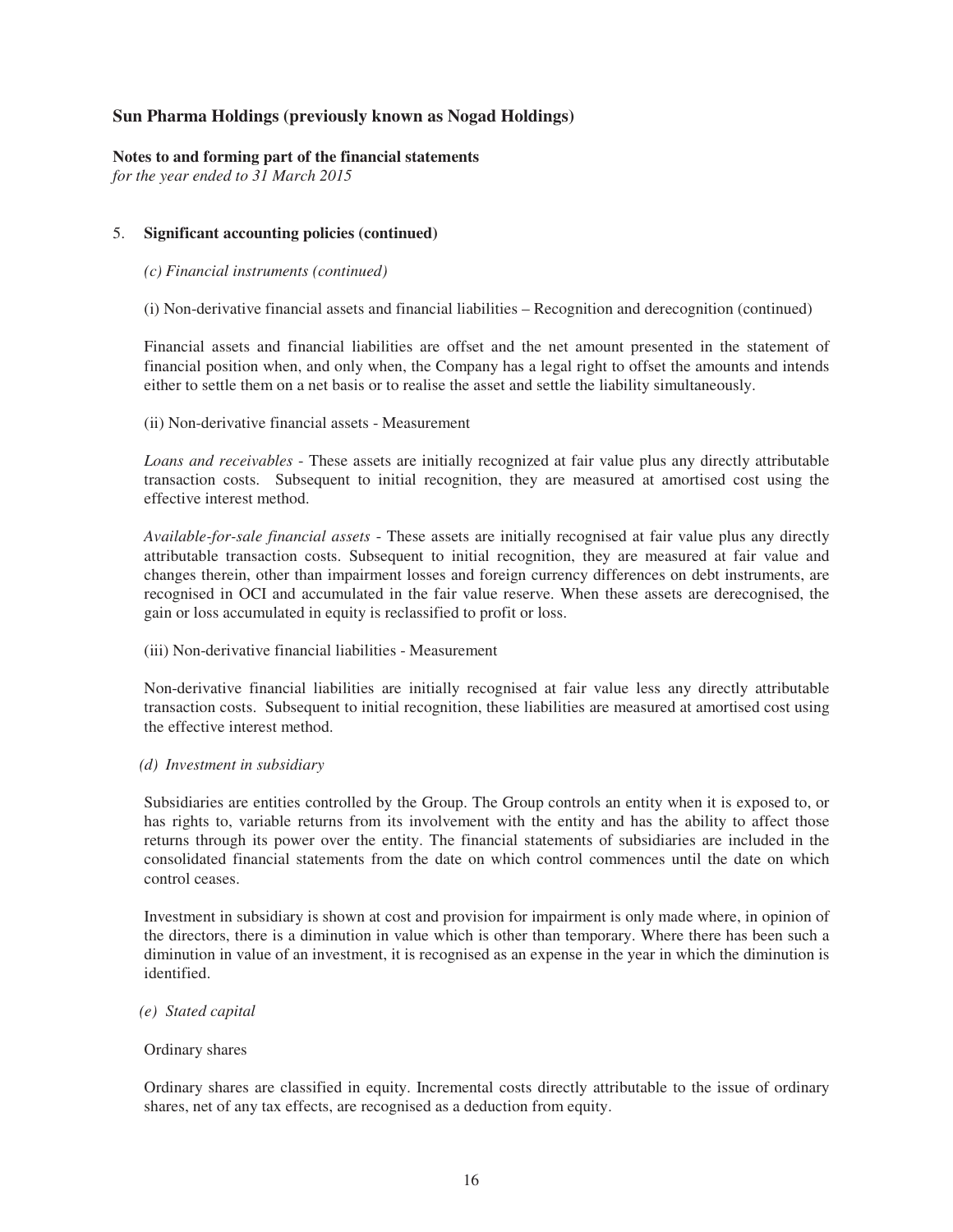#### **Notes to and forming part of the financial statements**

*for the year ended to 31 March 2015* 

#### 5. **Significant accounting policies (continued)**

- *(f) Impairment*
- (i) Non-derivative financial assets

Financial assets not classified as fair value through profit or loss, including an interest in an equityaccounted investee, are assessed at each reporting date to determine whether there is objective evidence of impairment.

Objective evidence that financial assets are impaired includes:

- default or delinquency by a debtor;
- restructuring of an amount due to the Group on terms that the Group would not consider otherwise;
- indications that a debtor or issuer will enter bankruptcy;
- adverse changes in the payment status of borrowers or issuers;
- the disappearance of an active market for a security; or
- observable data indicating that there is a measurable decrease in the expected cash flows from a group of financial assets

For an investment in an equity security, objective evidence of impairment includes a significant or prolonged decline in its fair value below its cost. The Company considers a decline of 20% to be significant and a period of nine months to be prolonged.

Available-for-sale financial assets – Impairment losses on available-for-sale financial assets are recognised by reclassifying the losses accumulated in the fair value reserve to profit or loss. The amount reclassified is the difference between the acquisition cost (net of any principal repayment and amortisation) and the current fair value, less any impairment loss previously recognised in profit or loss. If the fair value of an impaired available-for-sale debt security subsequently increases and the increase can be related objectively to an event occurring after the impairment loss was recognised, then the impairment loss is reversed through profit or loss; otherwise, it is reversed through OCI.

(ii) Non-financial assets

At each reporting date, the Company reviews the carrying amounts of its non-financial assets to determine whether there is any indication of impairment. If any such indication exists, then the asset's recoverable amount is estimated. Goodwill is tested annually for impairment.

For impairment testing, assets are grouped together into the smallest group of assets that generates cash inflows from continuing use that are largely independent of the cash inflows of other assets or CGUs. Goodwill arising from a business combination is allocated to CGUs or groups of CGUs that are expected to benefit from the synergies of the combination.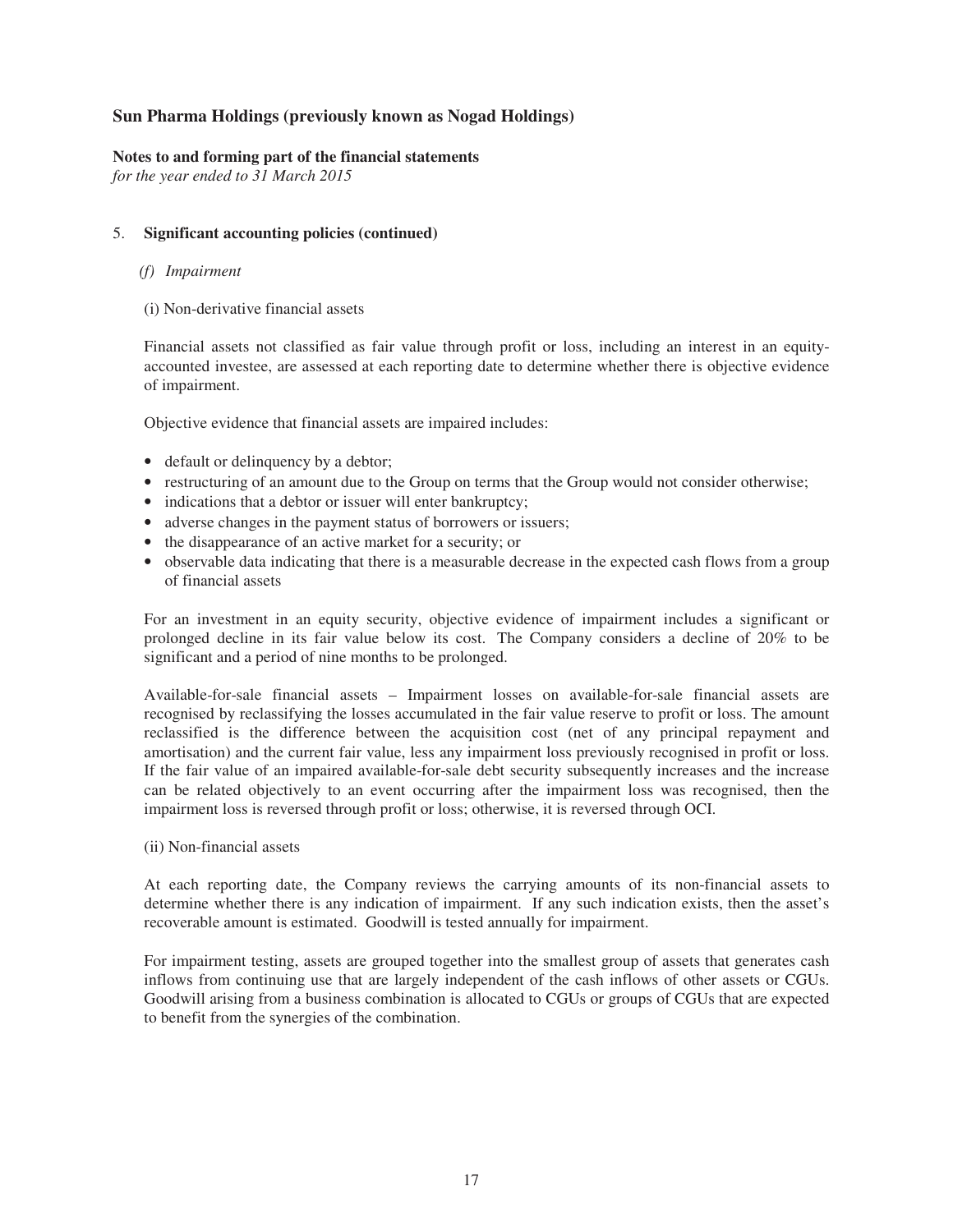#### **Notes to and forming part of the financial statements**

*for the year ended to 31 March 2015* 

#### 5. **Significant accounting policies (continued)**

- *(f) Impairment (continued)*
- (ii) Non-financial assets (continued)

The recoverable amount of an asset or CGU is the greater of its value in use and its fair value less costs to sell. Value in use is based on the estimated future cash flows, discounted to their present value using a pre-tax discount rate that reflects current market assessments of the time value of money and the risks specific to the asset or CGU.

An impairment loss is recognised if the carrying amount of an asset or CGU exceeds its recoverable amount.

Impairment losses are recognised in profit or loss. They are allocated first to reduce the carrying amount of any goodwill allocated to the CGU, and then to reduce the carrying amounts of the other assets in the CGU on a pro rata basis.

An impairment loss in respect of goodwill is not reversed. For other assets, an impairment loss is reversed only to the extent that the asset's carrying amount does not exceed the carrying amount that would have been determined, net of depreciation or amortisation, if no impairment loss had been recognised.

#### *(g) Related parties*

Related parties may be individuals or other entities where the individual or other entities has the ability, directly or indirectly, to control the Company or exercise significant influence over the Company in governing the financial and operating policies, or vice versa, or where the Company are subject to common control or common significant influence.

#### *(h) Provisions*

A provision is recognised if, as a result of a past event, the Company have a present legal or constructive obligation that can be estimated reliably, and it is probable that an outflow of economic benefits will be required to settle the obligation.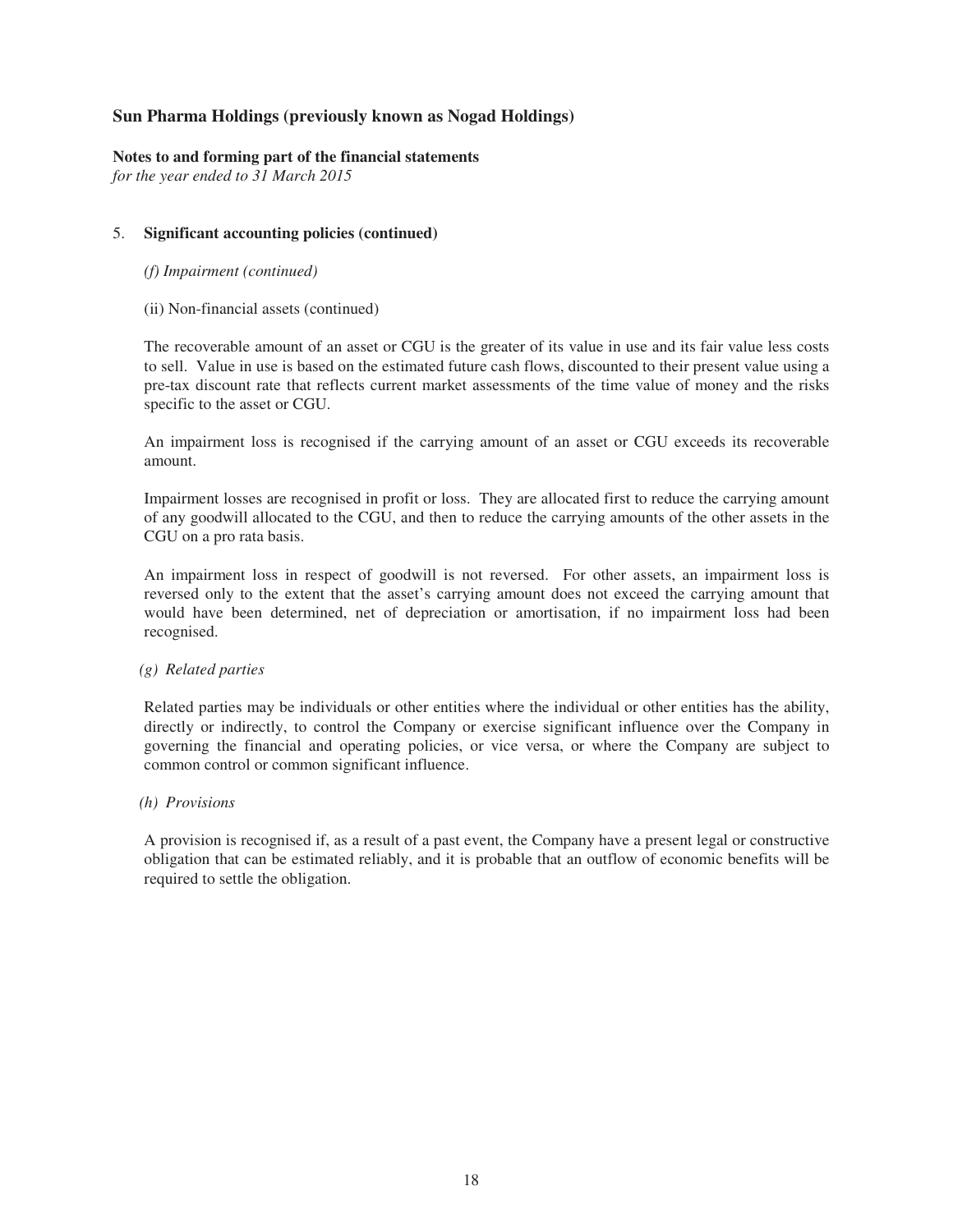#### **Notes to and forming part of the financial statements**

*for the year ended to 31 March 2015* 

#### 6. **Financial instruments – Fair values and risk management**

#### *(a) Accounting classifications and fair values*

The following table shows the carrying amounts and fair values of financial assets and financial liabilities, including their levels in the fair value hierarchy. It does not include fair value information for financial assets and financial liabilities not measured at fair value if the carrying amount is a reasonable approximation of fair value.

|                                                     |                                              | <b>Carrying amount</b>                                 |                            |                              | <b>Fair value</b>            |                       |                            |
|-----------------------------------------------------|----------------------------------------------|--------------------------------------------------------|----------------------------|------------------------------|------------------------------|-----------------------|----------------------------|
| 31 March 2015                                       | <b>Loans</b> and<br>receivable<br><b>USD</b> | <b>Other</b><br>financial<br>liabilities<br><b>USD</b> | <b>Total</b><br><b>USD</b> | <b>Level 1</b><br><b>USD</b> | <b>Level 2</b><br><b>USD</b> | Level 3<br><b>USD</b> | <b>Total</b><br><b>USD</b> |
| Financial assets not measured at fair<br>value      |                                              |                                                        |                            |                              |                              |                       |                            |
| Available-for-sale financial assets                 |                                              | $\overline{\phantom{a}}$                               |                            | 8,250,255                    | ۰                            | ٠                     | 8,250,255                  |
| Cash and cash equivalents                           | 55,975                                       | $\blacksquare$                                         | 55,975                     | $\blacksquare$               | ٠                            | $\sim$                | $\overline{\phantom{a}}$   |
|                                                     |                                              |                                                        |                            |                              |                              |                       |                            |
| Financial liabilities not measured at<br>fair value |                                              |                                                        |                            |                              |                              |                       |                            |
| Loan from subsidiary                                | ۰                                            | 50,000                                                 | 50,000                     | $\sim$                       | ٠                            | $\sim$                |                            |
| Other payables                                      | $\blacksquare$                               | 7,500                                                  | 7,500                      | $\sim$                       | $\blacksquare$               | ۰                     | ٠                          |
|                                                     |                                              |                                                        |                            |                              |                              |                       |                            |
|                                                     | ۰                                            | 57,500                                                 | 57,500                     | $\overline{\phantom{a}}$     |                              |                       | ٠                          |
|                                                     |                                              |                                                        |                            |                              |                              |                       |                            |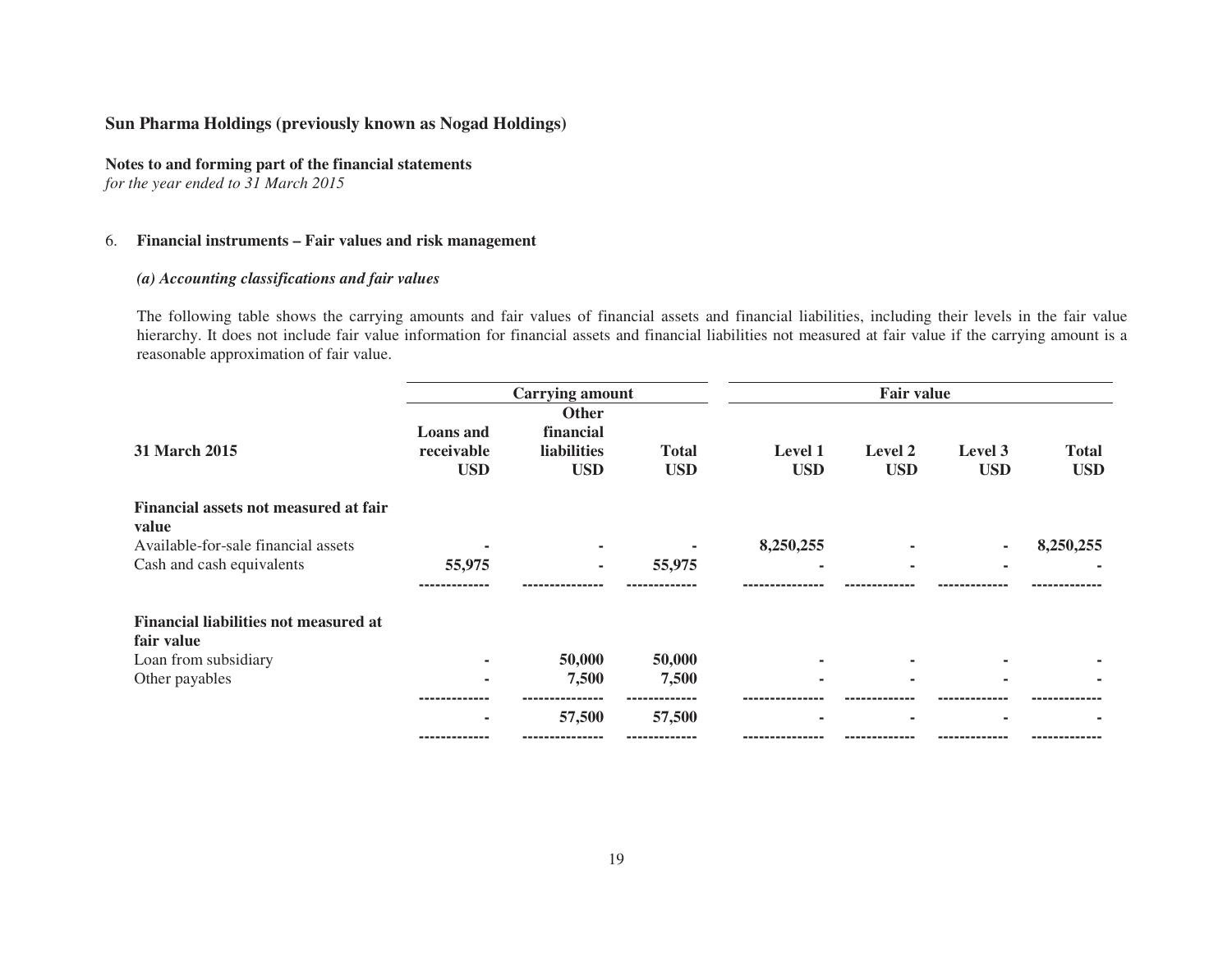#### **Notes to and forming part of the financial statements**

*for the year ended to 31 March 2015* 

#### 6. **Financial instruments – Fair values and risk management (continued)**

*(a) Accounting classifications and fair values (continued)* 

|                                                                                                                 | <b>Carrying amount</b>                       |                                                        |                                   | Fair value            |                       |                       |                            |
|-----------------------------------------------------------------------------------------------------------------|----------------------------------------------|--------------------------------------------------------|-----------------------------------|-----------------------|-----------------------|-----------------------|----------------------------|
| 31 March 2014                                                                                                   | <b>Loans</b> and<br>receivable<br><b>USD</b> | Other<br>financial<br><b>liabilities</b><br><b>USD</b> | <b>Total</b><br><b>USD</b>        | Level 1<br><b>USD</b> | Level 2<br><b>USD</b> | Level 3<br><b>USD</b> | <b>Total</b><br><b>USD</b> |
| Financial assets not measured                                                                                   |                                              |                                                        |                                   |                       |                       |                       |                            |
| at fair value                                                                                                   |                                              |                                                        |                                   |                       |                       |                       |                            |
| Receivables                                                                                                     | 2,992,673,358                                |                                                        | 2,992,673,358                     |                       |                       |                       |                            |
| Loan receivable                                                                                                 | 428,117,506                                  |                                                        | 428,117,506                       |                       |                       |                       |                            |
| Other receivables                                                                                               | 63,256                                       |                                                        | 63,256                            |                       |                       |                       |                            |
|                                                                                                                 | ------------<br>3,420,854,120                | $\overline{\phantom{a}}$                               | ----------------<br>3,420,854,120 |                       |                       |                       |                            |
| liabilities<br><b>Financial</b><br>not<br>measured at fair value<br>Loan from holding company<br>Other payables | $\overline{\phantom{0}}$                     | 2,425<br>2,000<br>4,425                                | 2,425<br>2,000<br>4,425           |                       |                       |                       |                            |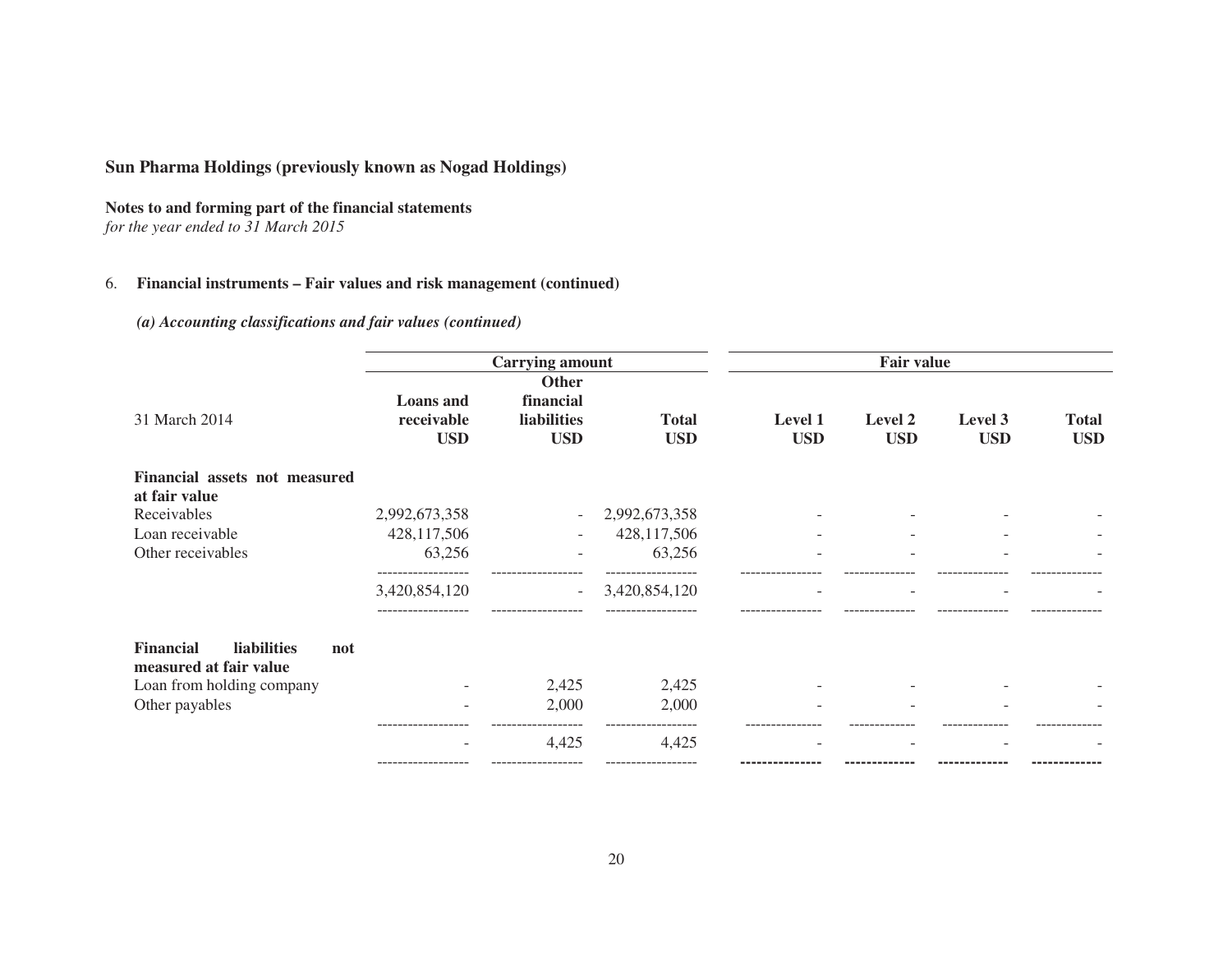**Notes to and forming part of the financial statements**  *for the year ended to 31 March 2015* 

#### 6. **Financial instruments – Fair values and risk management (continued)**

#### *(b) Financial risk management*

#### *Introduction and preview*

Financial instruments carried on the statement of financial position include available-for-sale financial assets, cash and cash equivalents, loan from subsidiary and other payables. The recognition method adopted is disclosed in the individual policy statement associated with each item.

The Company's activities expose them to a variety of financial risks and those activities involve the analysis, evaluation, acceptance and management of some degree of risk or combination of risks. The Company's aims are therefore to achieve an appropriate balance between risk and return and minimise potential adverse effects on the Company's financial performance.

The Company's risk management policies are designed to identify and analyse these risks, to set appropriate risk limits and controls, and to monitor the risks and adherence to limits by means of reliable and up-to-date information systems. The Company regularly review their risk management policies and systems to reflect changes in markets and emerging best practice.

#### *Overview*

The company has exposure to the following risks from its use of financial instruments:

- Market risk
- Credit risk
- Liquidity risk

#### *Market Risk*

Market risk represents the potential loss that can be caused by a change in the market value of financial instruments. The Company's exposure to market risk is determined by a number of factors including interest rates, foreign exchange rates and market volatility. The Company conducts its investment operations in a manner that seeks to exploit the potential gains in the market, while limiting its exposure to market declines.

*(i) Interest rate risk* 

Interest rate risk is the risk that the value of financial instrument will fluctuate because of changes in market interest rate. The Company has no significant exposure to interest rate risk.

*(ii) Currency risk* 

All of the Company's financial assets and liabilities are denominated in United States Dollar. Consequently, the Company is not exposed to the risk of foreign currency exchange rates.

#### *(iii) Price risk*

The Company is not exposed to commodity price risk.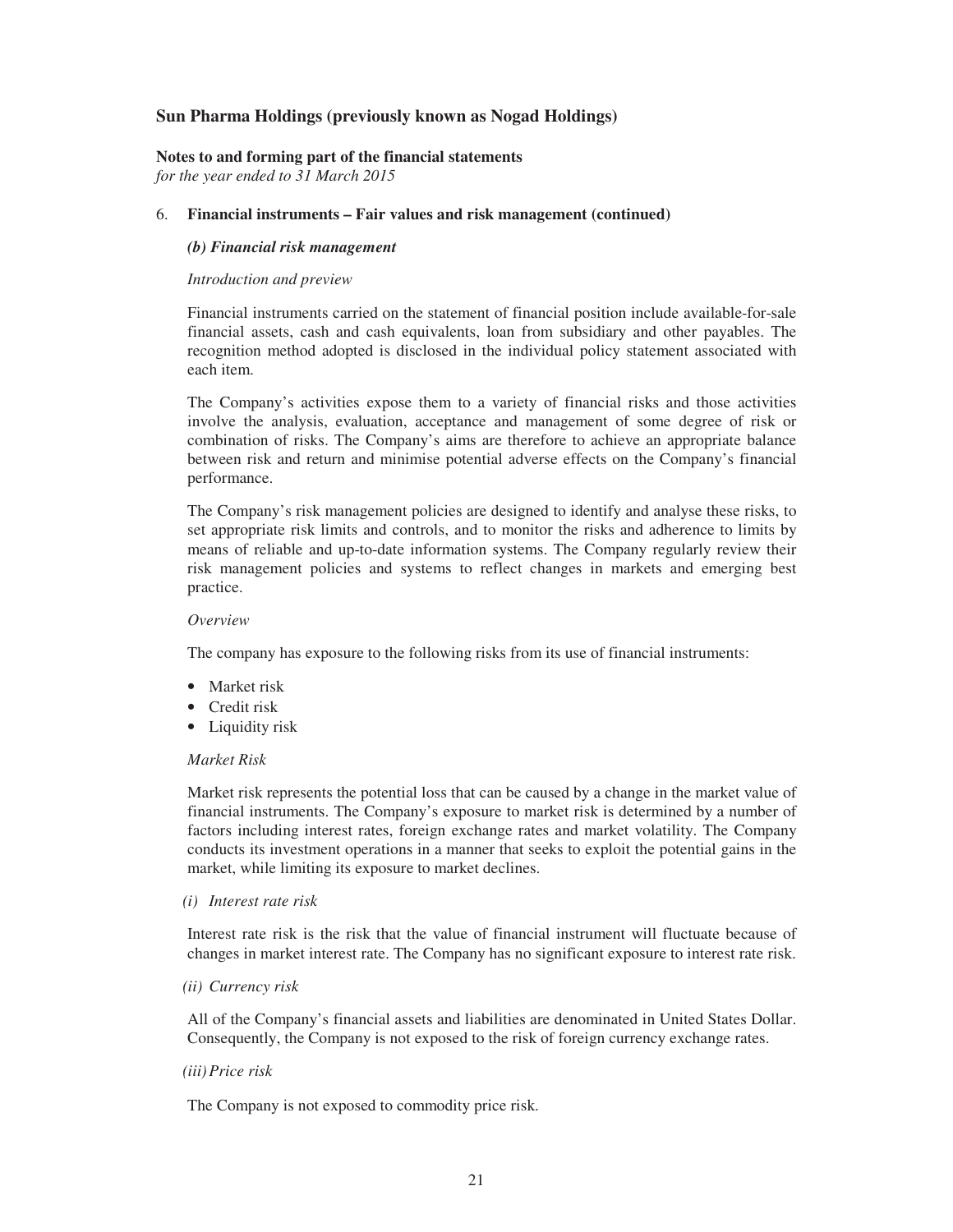### **Notes to and forming part of the financial statements**

*for the year ended to 31 March 2015* 

#### 6. **Financial instruments – Fair values and risk management (continued)**

#### *(b) Financial risk management (continued)*

#### *Credit risk*

Credit risk represents the potential loss that the company would incur if counter parties fail to perform pursuant to the terms of their obligations to the company.

#### *Exposure to credit risk*

The carrying amount of financial assets represents the maximum credit exposure. The maximum exposure to credit risk at the reporting date was as follows:

|                                     | 2014       | 2013          |
|-------------------------------------|------------|---------------|
|                                     | <b>USD</b> | <b>USD</b>    |
| Available-for-sale financial assets | 10,330,900 |               |
| Receivables                         |            | 2,992,673,358 |
| Loan receivable                     |            | 428,117,506   |
| Other receivables                   |            | 63.256        |
| Cash and cash equivalents           | 55,975     |               |
|                                     |            |               |

#### *Liquidity risk*

Liquidity risk is the risk that the Company will not be able to meet its financial obligations as they fall due. The Company's approach to managing liquidity is to ensure that it will always have sufficient liquidity to meet its liabilities when they become due without incurring unacceptable losses or risking damage to the Company's reputation.

The following are the Company's contractual maturities of financial liabilities:

#### **Year ended 31 March 2015**

|                                    | Due on<br>demand<br>USD | Due for less<br>than 1 year<br>USD | Due for more<br>than 1 years<br><b>USD</b> | <b>Total</b><br><b>USD</b> |
|------------------------------------|-------------------------|------------------------------------|--------------------------------------------|----------------------------|
| <b>Financial liabilities</b>       |                         |                                    |                                            |                            |
| Loan from subsidiary               | ۰                       | 50,000                             |                                            | 50,000                     |
| Other payables                     | ۰                       | 7.500                              |                                            | 7,500                      |
|                                    |                         |                                    |                                            |                            |
| <b>Total financial liabilities</b> | ۰                       | 57,500                             | ۰                                          | 57,500                     |
|                                    |                         |                                    |                                            |                            |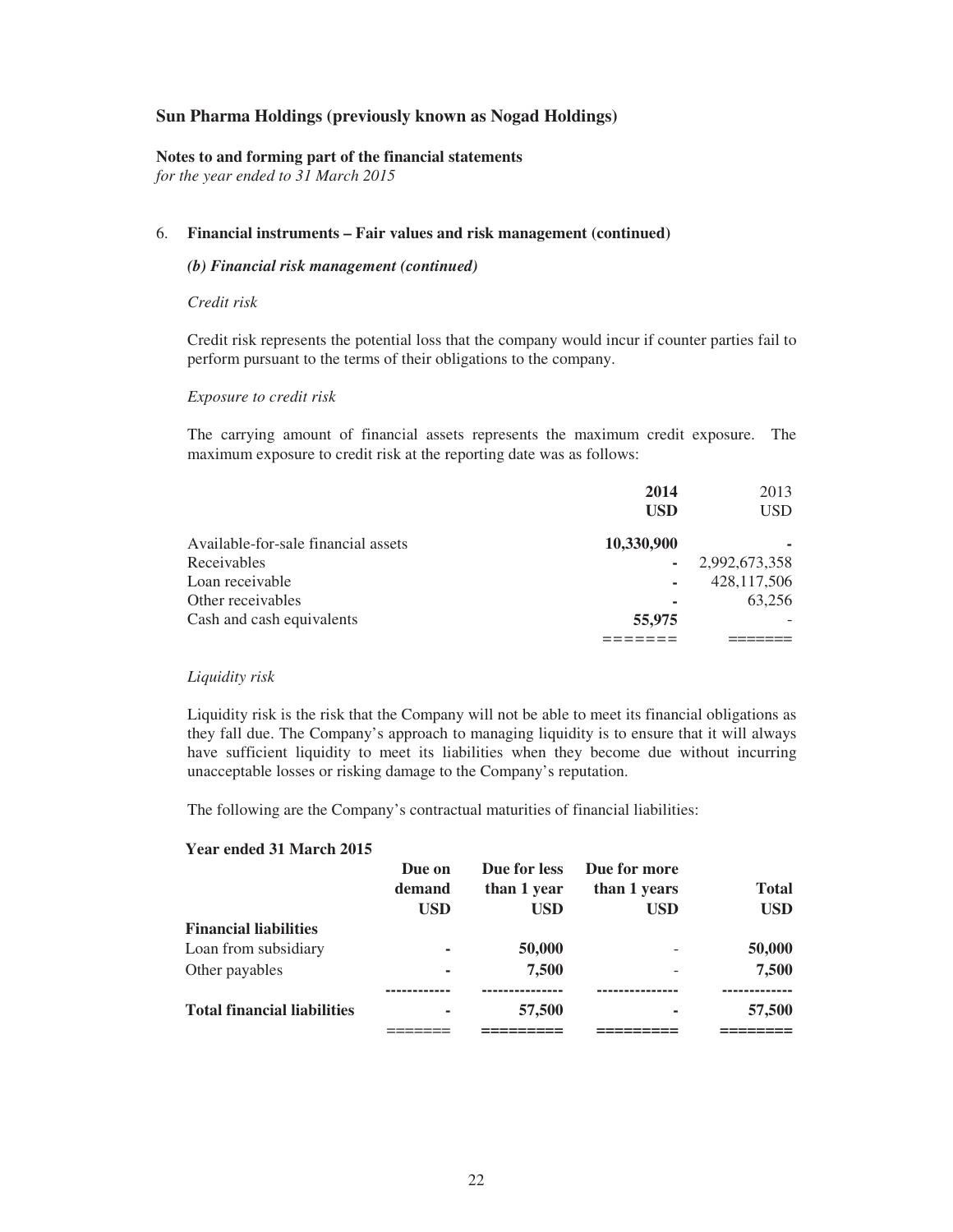**Notes to and forming part of the financial statements**  *for the year ended to 31 March 2015* 

#### 6. **Financial instruments – Fair values and risk management (continued)**

#### *(b) Financial risk management (continued)*

*Liquidity risk (continued)* 

Period ended 31 March 2014

|                                    | Due on     | Due for less | Due for more |              |
|------------------------------------|------------|--------------|--------------|--------------|
|                                    | demand     | than 1 year  | than 1 years | <b>Total</b> |
|                                    | <b>USD</b> | <b>USD</b>   | <b>USD</b>   | <b>USD</b>   |
| <b>Financial liabilities</b>       |            |              |              |              |
| Loan from holding                  |            |              |              |              |
| company                            |            | 2,425        |              | 2,425        |
| Other payables                     |            | 2,000        |              | 2,000        |
|                                    |            |              |              |              |
| <b>Total financial liabilities</b> |            | 4,425        |              | 4,425        |
|                                    |            |              |              |              |
| <b>Revenue</b>                     |            |              |              |              |
|                                    |            |              | 01.04.14     | 29.01.13     |
|                                    |            |              | 31.03.15     | 31.03.14     |
|                                    |            |              | <b>USD</b>   | <b>USD</b>   |
|                                    |            |              |              |              |

#### 8. **Taxation**

7. **Revenue**

The company holds a Category 2 Global Business Licence and is not subject to income tax.

Interest on loan **2,770,805** 63,257

=========== ===========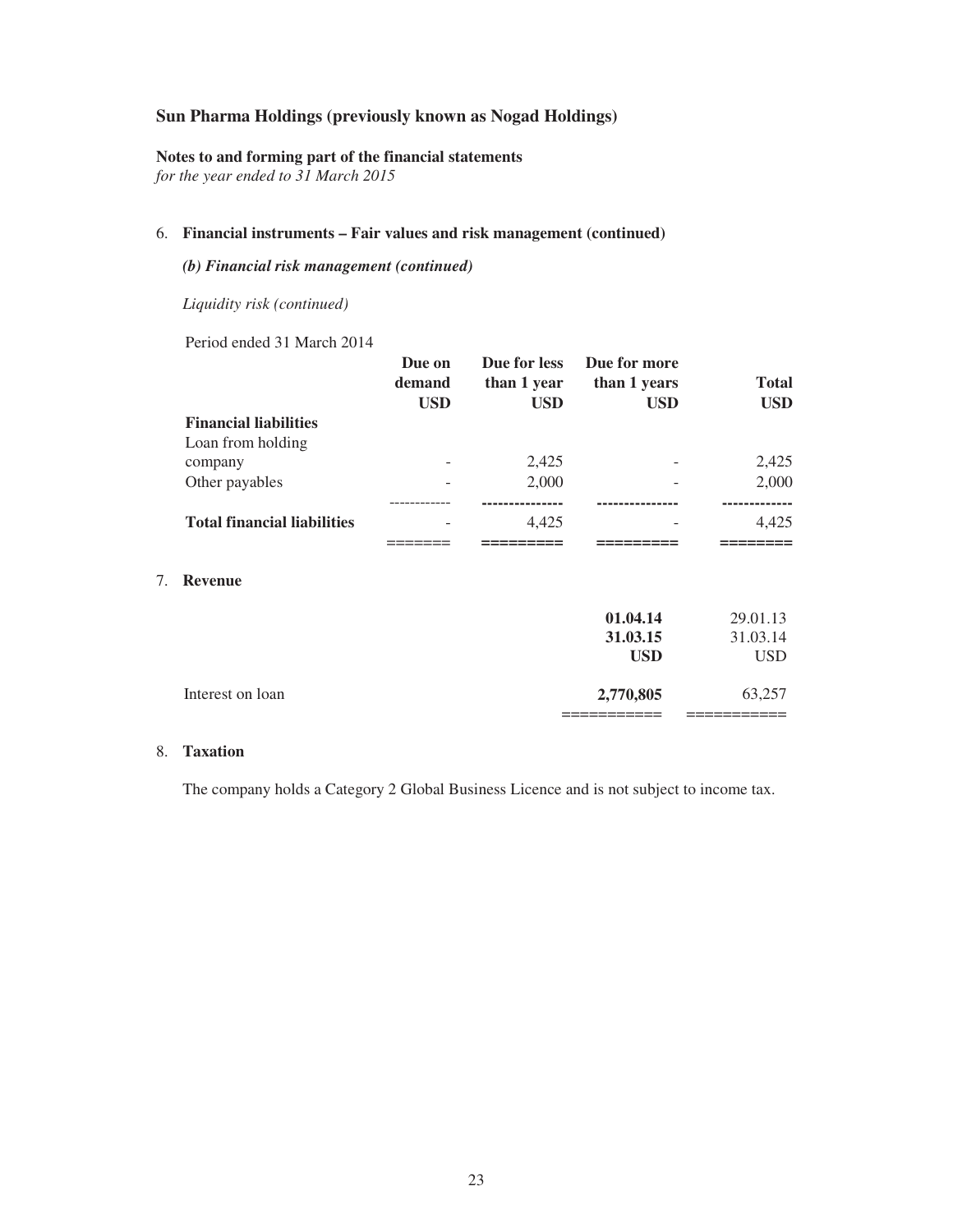### **Notes to and forming part of the financial statements**

*for the year ended to 31 March 2015* 

#### 9. **Available-for-sale financial assets**

Investments consist of quoted shares and unquoted shares. Quoted shares are listed on the New York Stock Exchange.

|                                                                     | Quoted<br><b>USD</b>                              | <b>Unquoted</b><br><b>USD</b>    | <b>Total</b><br><b>USD</b>       |
|---------------------------------------------------------------------|---------------------------------------------------|----------------------------------|----------------------------------|
| At 01 April 2014                                                    |                                                   |                                  |                                  |
| Additions during the year                                           | 5,479,748                                         | 2,080,645<br>--------------      | 7,560,393<br>------------        |
| At 31 March 2015                                                    | <br>5,479,748                                     | 2,080,645                        | 7,560,393                        |
| Fair value reserves                                                 |                                                   |                                  |                                  |
| At 01 April 2014<br>Movement during the year                        | 2,770,507                                         |                                  | 2,770,507                        |
| At 31 March 2015                                                    | --------------<br>2,770,507                       | --------------<br>-------------- | --------------<br>2,770,507      |
| Valuation<br>At 31 March 2015                                       | 8,250,255                                         | 2,080,645                        | 10,330,900<br>========           |
| <b>Quoted investment</b>                                            |                                                   |                                  |                                  |
| Name of company<br>--------------------------                       | Number of units                                   |                                  | Stock exchange<br>-------------- |
| <b>Taro Pharmaceutical</b><br><b>Industries Ltd</b>                 | 58,500                                            |                                  | New York Stock<br>Exchange       |
| <b>Unquoted investment</b>                                          |                                                   |                                  |                                  |
| Name of company                                                     | Number and types of shares                        | $\%$<br>held                     | Country<br>of incorporation      |
| -------------------------<br>Sun Pharmaceutical<br>(Bangladesh) Ltd | ----------------------------<br>531 equity shares | ---------<br>0.09                | Bangladesh                       |
| TKS Famaceutica Ltda                                                | 19,463 equity shares                              | 0.35                             | <b>Brazil</b>                    |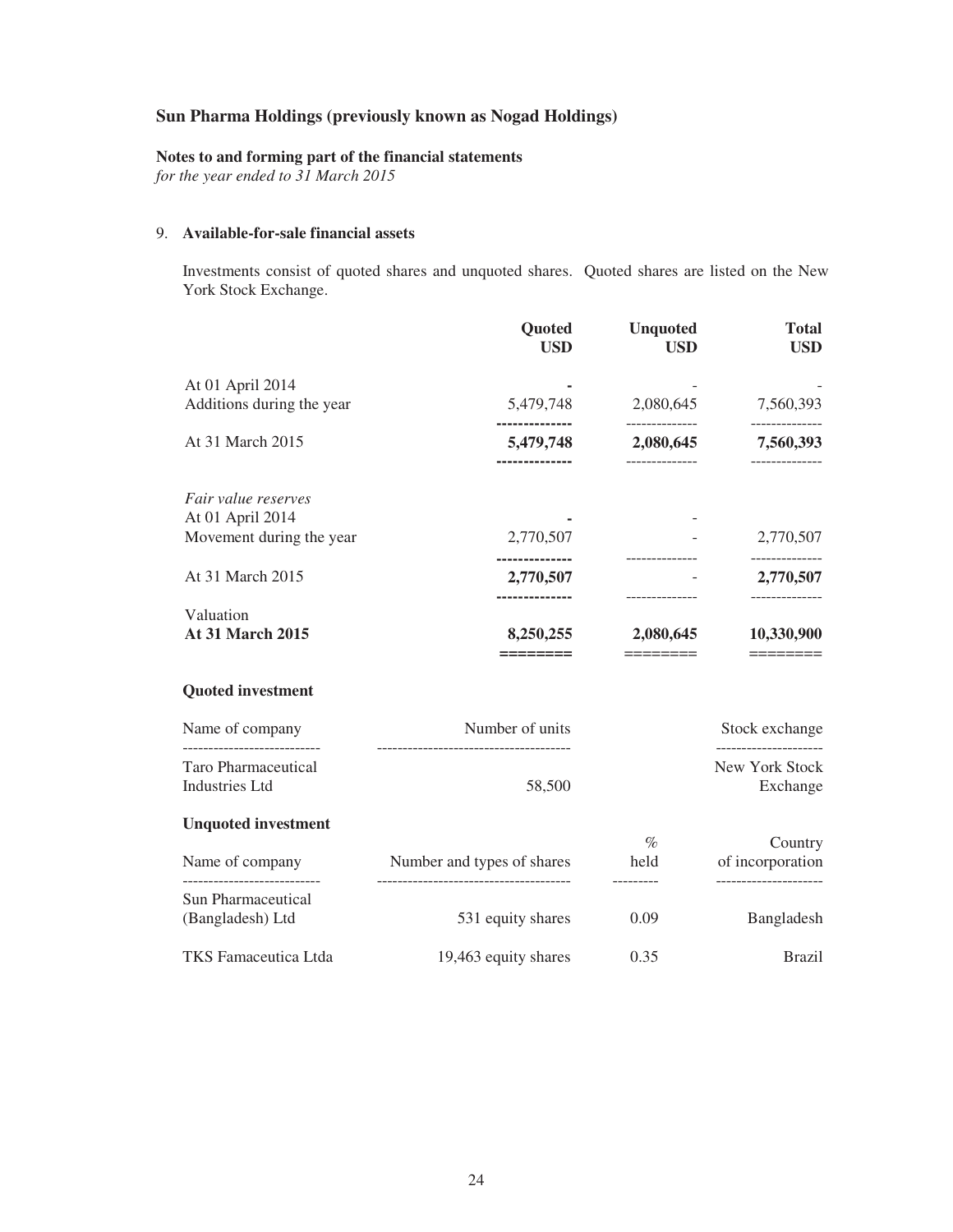#### **Notes to and forming part of the financial statements**

*for the year ended to 31 March 2015* 

#### 10. **Investments in subsidiaries**

| Investments consist of unquoted shares            |                            | 2015                               | 2014             |
|---------------------------------------------------|----------------------------|------------------------------------|------------------|
|                                                   |                            | <b>USD</b>                         | <b>USD</b>       |
| Cost                                              |                            |                                    |                  |
| At 1 April/29 January                             |                            |                                    |                  |
| Additions during the year                         |                            | 3,416,064,533<br>----------------- |                  |
| At 31 March                                       |                            | 3,416,064,533<br>==========        |                  |
|                                                   |                            | $\%$                               | Country          |
| Name of company<br>----------------------------   | Number and types of shares | held<br>----------                 | of incorporation |
| Aditya Pharma Private                             |                            |                                    |                  |
| Limited                                           | 1 equity share             | 100                                | Hungary          |
| Alkaloida Chemical                                | $1,522,754$ equity shares  |                                    |                  |
| Company Zrt                                       | 380,500 preference shares  | 66.20                              | Hungary          |
| Sun Global                                        |                            |                                    |                  |
| Development FZE                                   | 70 equity shares           | 100                                | <b>UAE</b>       |
| <b>Sun Laboratories FZE</b><br>Sun Pharmaceutical | 300 equity shares          | 100                                | <b>UAE</b>       |
| <b>Industries Pty Ltd</b>                         | 100 equity shares          | 100                                | Australia        |
| Sun Pharmaceutical                                |                            |                                    |                  |
| (SA) (PTY) Ltd                                    | 1,000 equity shares        | 100                                | South Africa     |
| Sun Pharmaceutical                                |                            |                                    |                  |
| Industries Inc<br>Sun Pharma Global               | 33,796,638 equity shares   | 80.12                              | <b>USA</b>       |
| <b>FZE</b>                                        |                            |                                    | <b>UAE</b>       |
|                                                   | 101 equity shares          | 100                                |                  |
| 11. Receivables                                   |                            |                                    |                  |
|                                                   |                            | 2015                               | 2014             |
|                                                   |                            | <b>USD</b>                         | <b>USD</b>       |
| Deposit on shares                                 |                            |                                    | 2,992,673,358    |
|                                                   |                            |                                    |                  |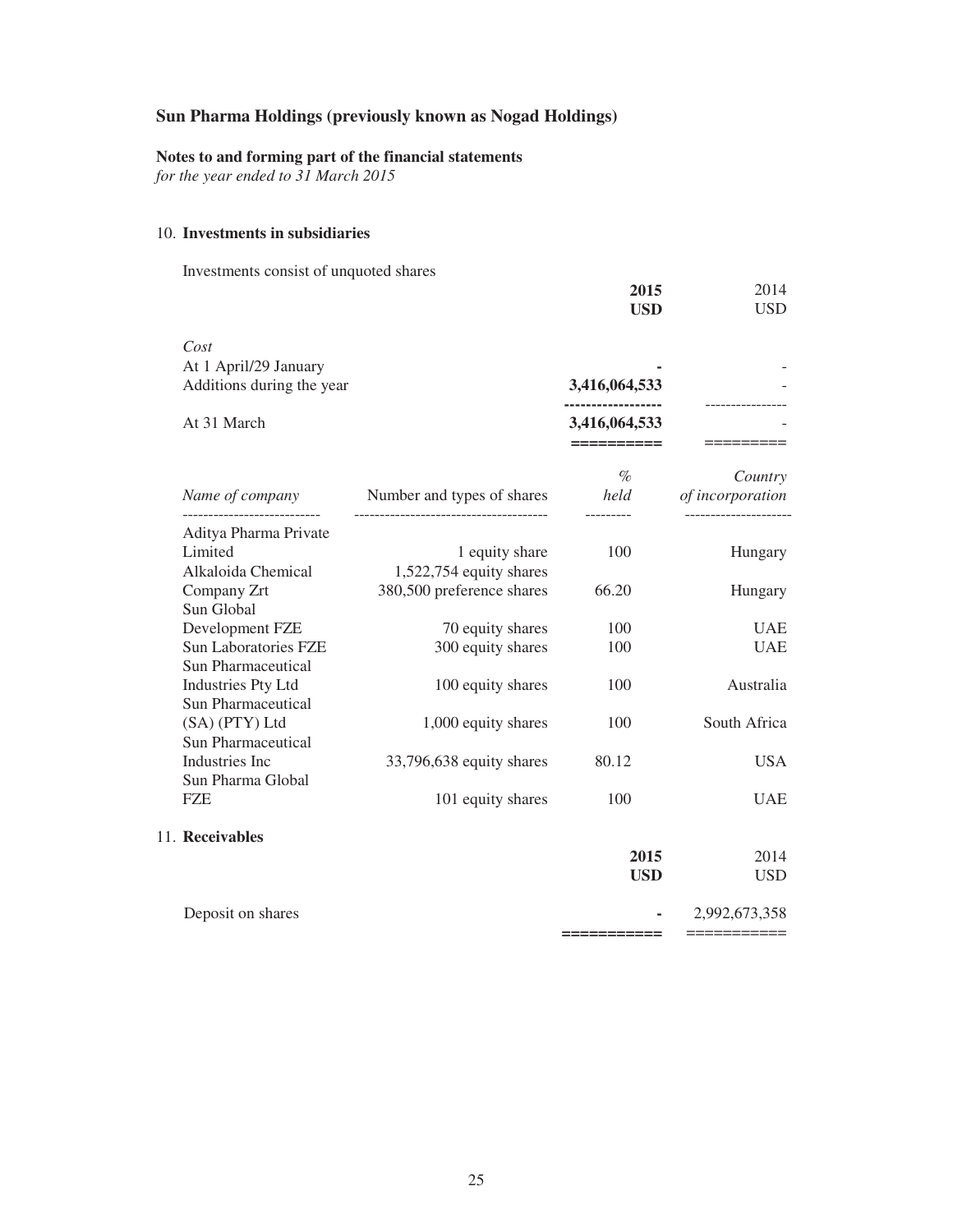### **Notes to and forming part of the financial statements**

*for the year ended to 31 March 2015* 

#### 12. **Loan receivable**

|                                                 | 2015<br><b>USD</b> | 2014<br><b>USD</b> |
|-------------------------------------------------|--------------------|--------------------|
| Unsecured interest bearing loan at 2.73%        |                    | 428,117,506        |
| 13. Other receivables                           |                    |                    |
|                                                 | 2015<br><b>USD</b> | 2014<br><b>USD</b> |
| Interest receivable<br>Prepayments              | 1,792              | 63,256<br>1,369    |
|                                                 | 1,792              | 64,625             |
| 14. Stated capital                              |                    |                    |
|                                                 | 2015<br><b>USD</b> | 2014<br><b>USD</b> |
| 855,199,716/2,000 ordinary shares of USD 1 each | 855,199,716        | 2,000              |

All shares rank equally with regard to the Company's residual assets. The holders of the ordinary shares are entitled to receive dividends as declared from time to time, and are entitled to one vote per share at meeting of the Company.

#### 15. **Preference share capital**

|                                                          | 2015<br><b>USD</b> | 2014<br><b>USD</b> |
|----------------------------------------------------------|--------------------|--------------------|
| 2,565,593,148 5% optionally convertible preference share |                    |                    |
| capital of USD 1 each                                    | 2,565,593,148      |                    |
|                                                          |                    |                    |

The term of the optionally convertible preference shares is for a period of 10 years from the date of its allotment. The OCPS holder also has the option to convert the OCPS into equity shares after 2 years from the date of allotment as per the terms laid down in the Clause no 4 of these terms.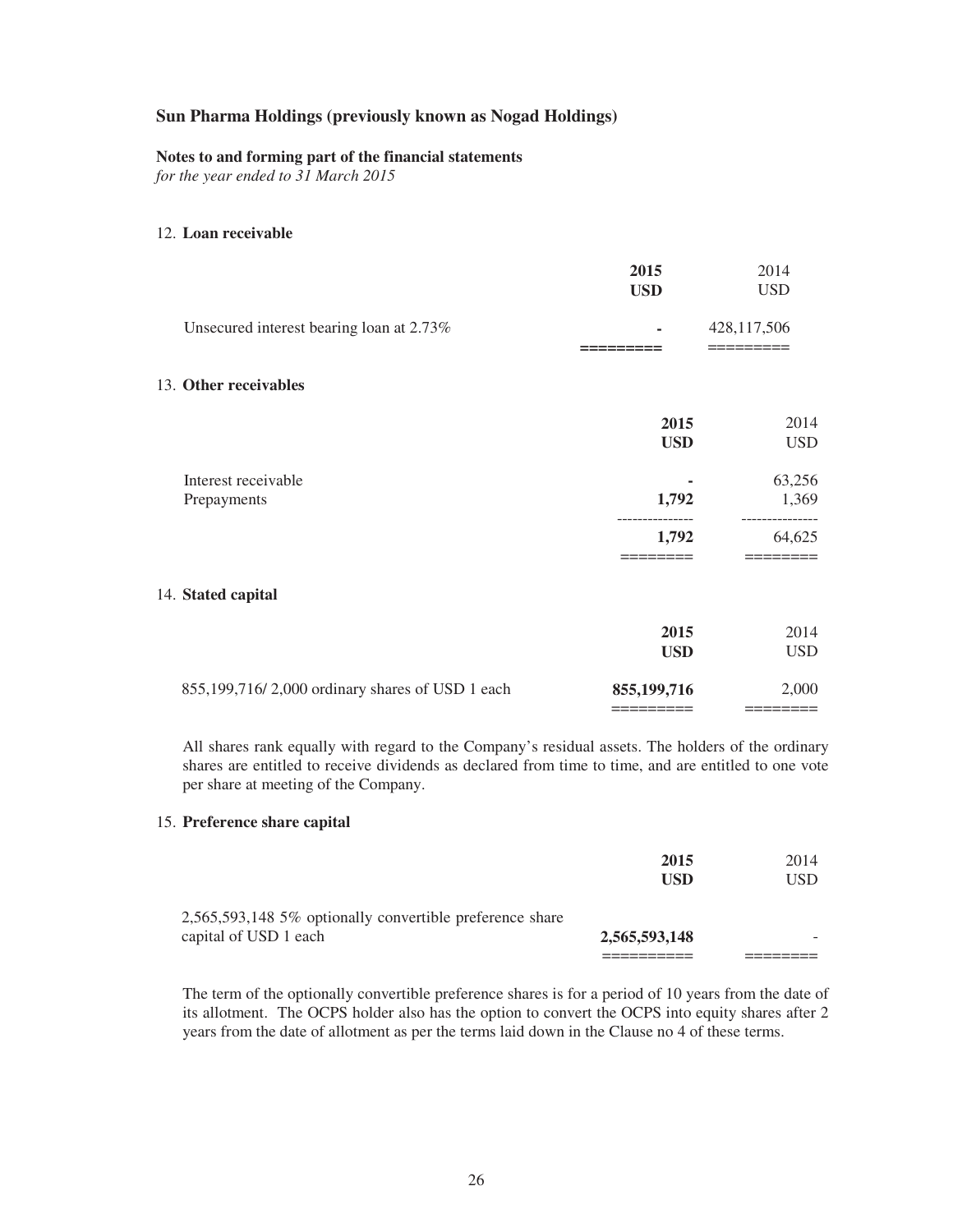#### **Notes to and forming part of the financial statements**

*for the year ended to 31 March 2015* 

### 16. **Loan from holding company**

|                                                                                            | 2015<br>2014<br><b>USD</b><br><b>USD</b> |
|--------------------------------------------------------------------------------------------|------------------------------------------|
| <b>Equity</b><br>Unsecured advance, interest free loan with no fixed<br>repayment terms    | 3,420,790,864<br>===========             |
|                                                                                            | 2015<br>2014<br><b>USD</b><br><b>USD</b> |
| <b>Current liability</b><br>Unsecured, interest free loan with no fixed<br>repayment terms | 2,425                                    |
| 17. Loan from subsidiary                                                                   |                                          |
|                                                                                            | 2015<br>2014<br><b>USD</b><br><b>USD</b> |
| Unsecured, interest free loan with no fixed<br>repayment terms<br>=========                | 50,000                                   |
| 18. Other payables                                                                         |                                          |
|                                                                                            | 2015<br>2014<br><b>USD</b><br><b>USD</b> |
| Accrued expenses<br>=========                                                              | 7,500<br>2,000<br>=========              |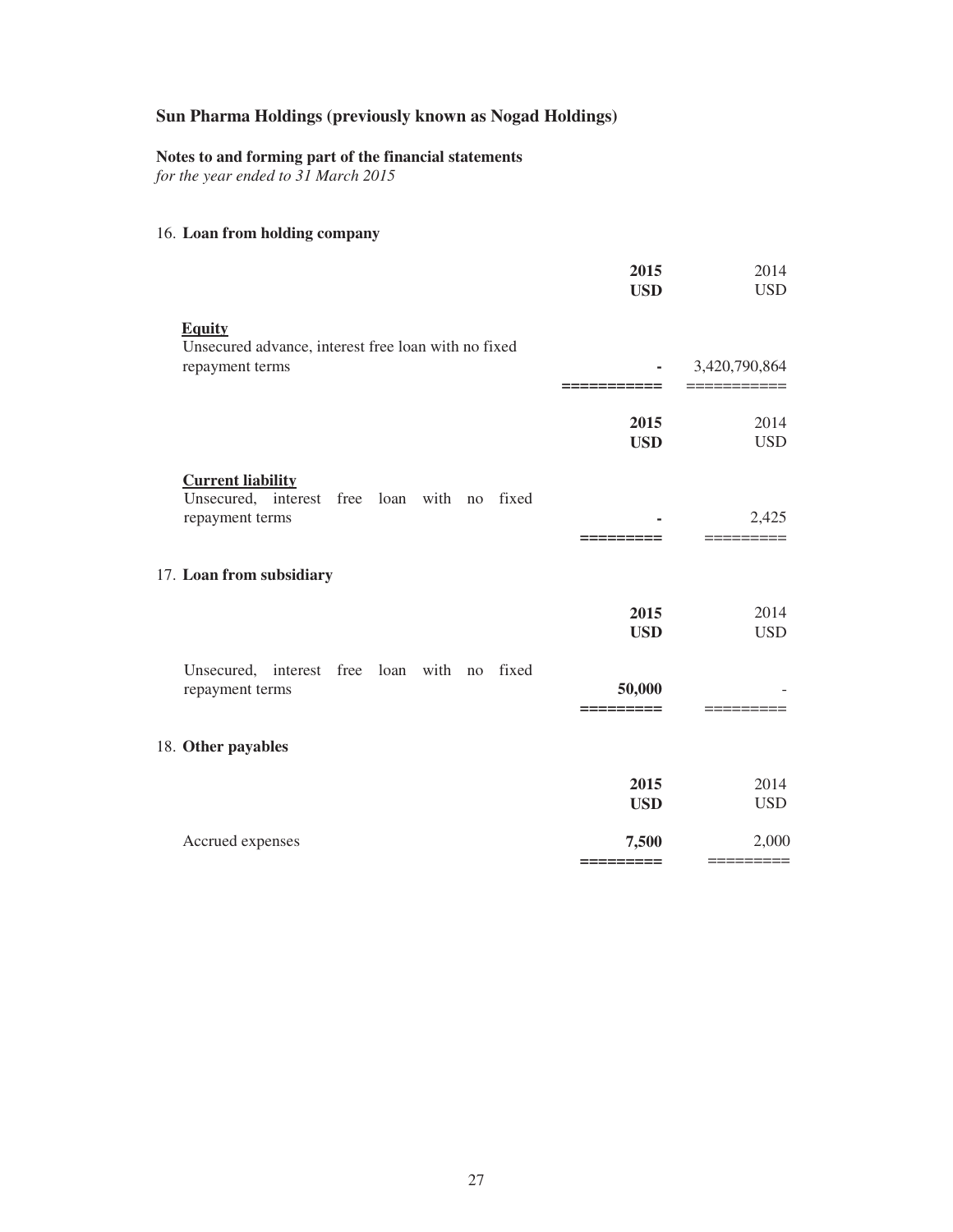### **Notes to and forming part of the financial statements**

*for the year ended to 31 March 2015* 

### 19. **Related party transactions**

During the year under review, the Company entered into the following related party transactions:

|                                        |                 | 2015          | 2014            |
|----------------------------------------|-----------------|---------------|-----------------|
|                                        |                 | <b>USD</b>    | <b>USD</b>      |
| Transaction during the year/period:    | <b>Nature</b>   |               |                 |
| Investee company                       | Advance         |               | 428,117,506     |
|                                        | Converted into  |               |                 |
| Investee company                       | investment      | 428,117,506   |                 |
| Loan from holding company – Equity     | Advance         |               | 3,420,790,864   |
|                                        | Converted into  |               |                 |
|                                        | ordinary and    |               |                 |
|                                        | preference      |               |                 |
| Loan from holding company - Equity     | shares          | 3,420,790,864 |                 |
| Loan from holding company - Liability  | Advance         | 36,325        | 2,425           |
| Loan from holding company - Liability  | Amount settled  | 38,750        |                 |
| Loan from subsidiary                   | Amount received | 50,000        |                 |
|                                        |                 |               |                 |
| <b>Balance outstanding at 31 March</b> |                 |               |                 |
| Investee company                       | Amount          |               |                 |
|                                        | receivable      |               | 428,117,506     |
| Loan from holding company – Equity     | Amount payable  |               |                 |
|                                        |                 |               | (3,420,790,864) |
| Loan from holding company – Liability  | Amount payable  |               | (2, 425)        |
| Loan from subsidiary                   | Amount payable  | (50,000)      |                 |
|                                        |                 |               |                 |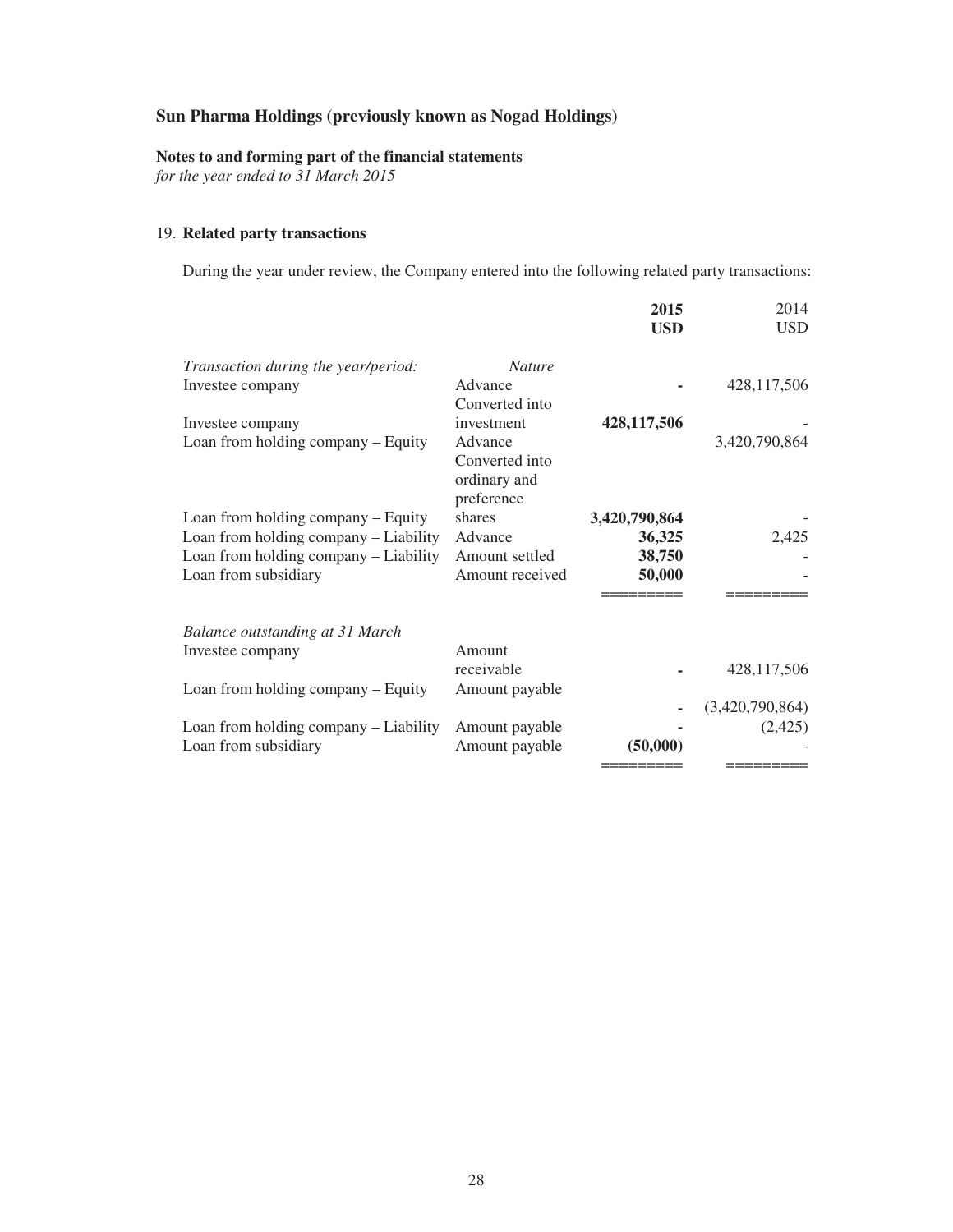#### **Notes to and forming part of the financial statements**

*for the year ended to 31 March 2015* 

#### 20. **Capital Management**

The Company's primary objectives when managing capital are to safeguard the Company's ability to continue as a going concern. As the Company is part of a larger group, the Company's sources of additional capital and policies for distribution of excess capital may also be affected by the group's capital management objectives.

The Company defines "capital" as including all components of equity. Trading balances that arise as a result of trading transactions with other group Companies are not regarded by the Company as capital.

The Company's capital structure is regularly reviewed and managed with due regard to the capital management practices of the group to which the Company belongs. Adjustments are made to the capital structure in light of changes in economic conditions affecting the Company or the group. The results of the directors' review of the Company's capital structure are used as a basis for the determination of the level of dividends, if any, that are declared.

#### 21. **Holding company**

The Company is a wholly owned subsidiary of Sun Pharma Global Inc, a company incorporated in British Virgin Islands.